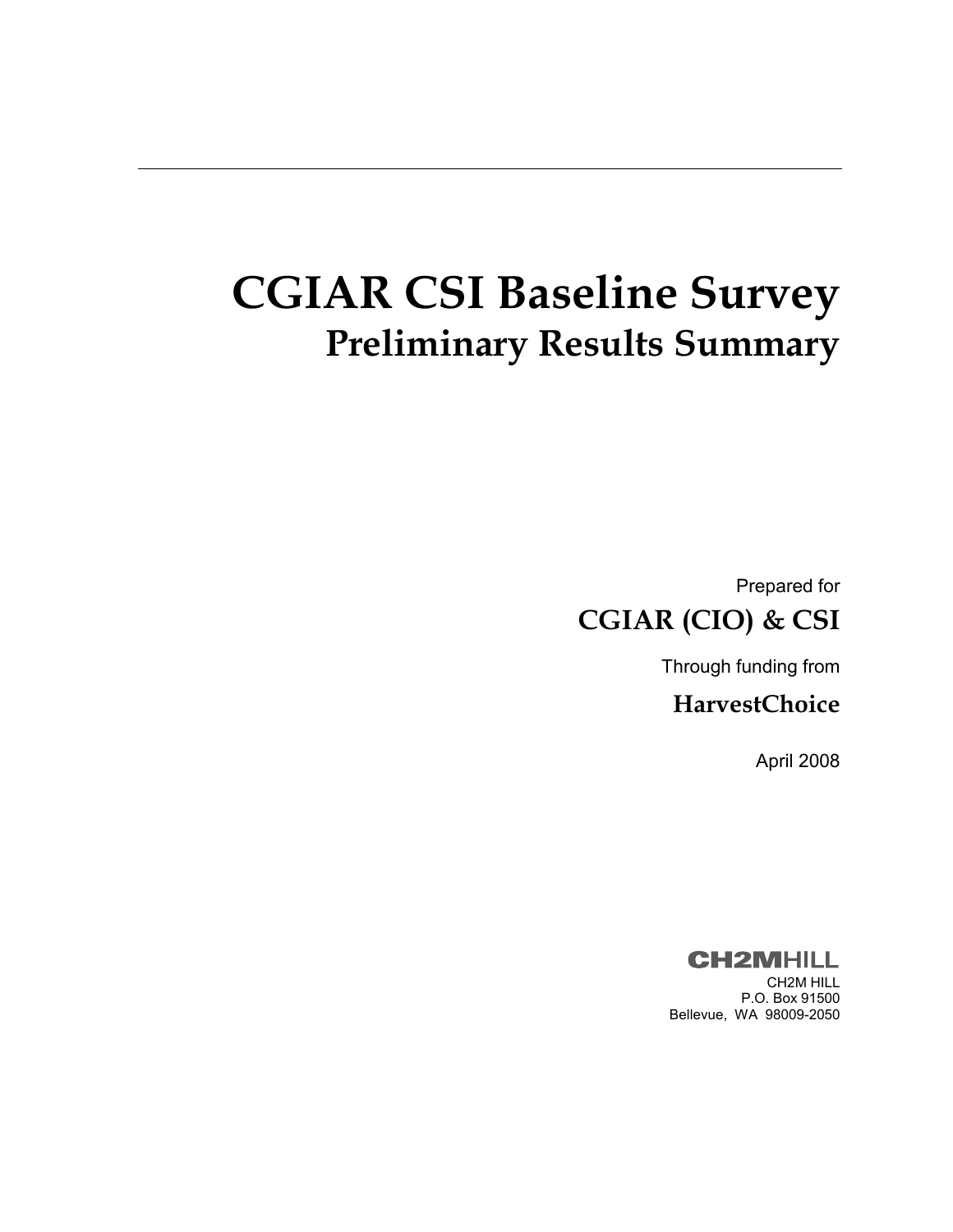# **CGIAR CSI Baseline Survey Preliminary Results Summary**

Submitted to **CGIAR (CIO) & CSI** 

Through funding from

**HarvestChoice** 

April 2008

Copyright 2008 by CGIAR

Reproduction and distribution in whole or in part beyond the intended scope of the contract without the written consent of CGIAR is prohibited.

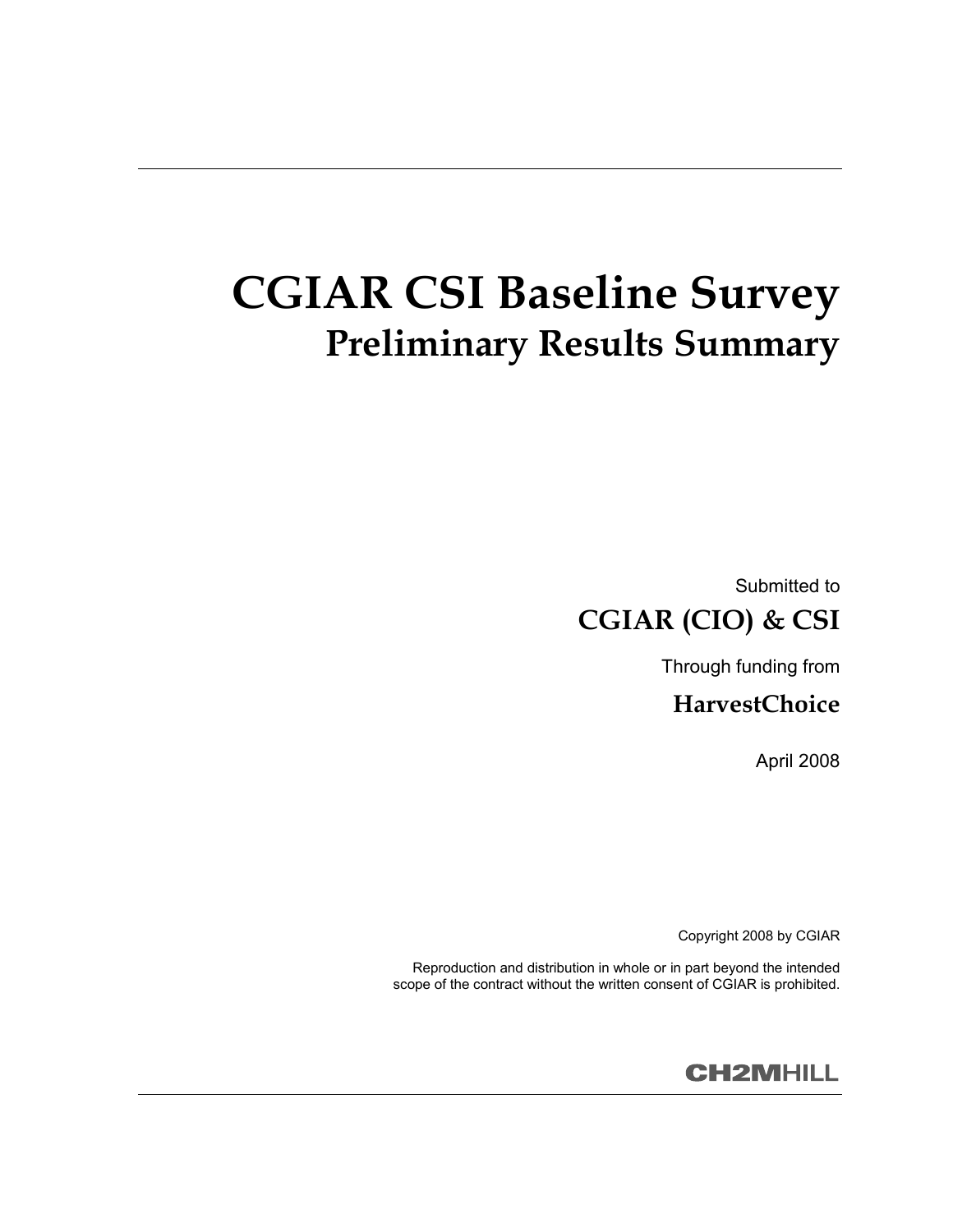## **Section 1. Institutional Development**

#### **Questions 1 and 2**

Please enter your name and position or role in the research center.

#### *Summary*

- 12 respondents were heads or managers of GIS labs/units or program divisions.
- 3 respondents were scientists or staff.

#### **Question 3**

Is geospatial technology beneficial to the success of your center's overall vision and mission?



## **Question 4**

Is your center a formal member of the CGIAR-CSI system?

#### *Summary*

• All 16 centers were formal members.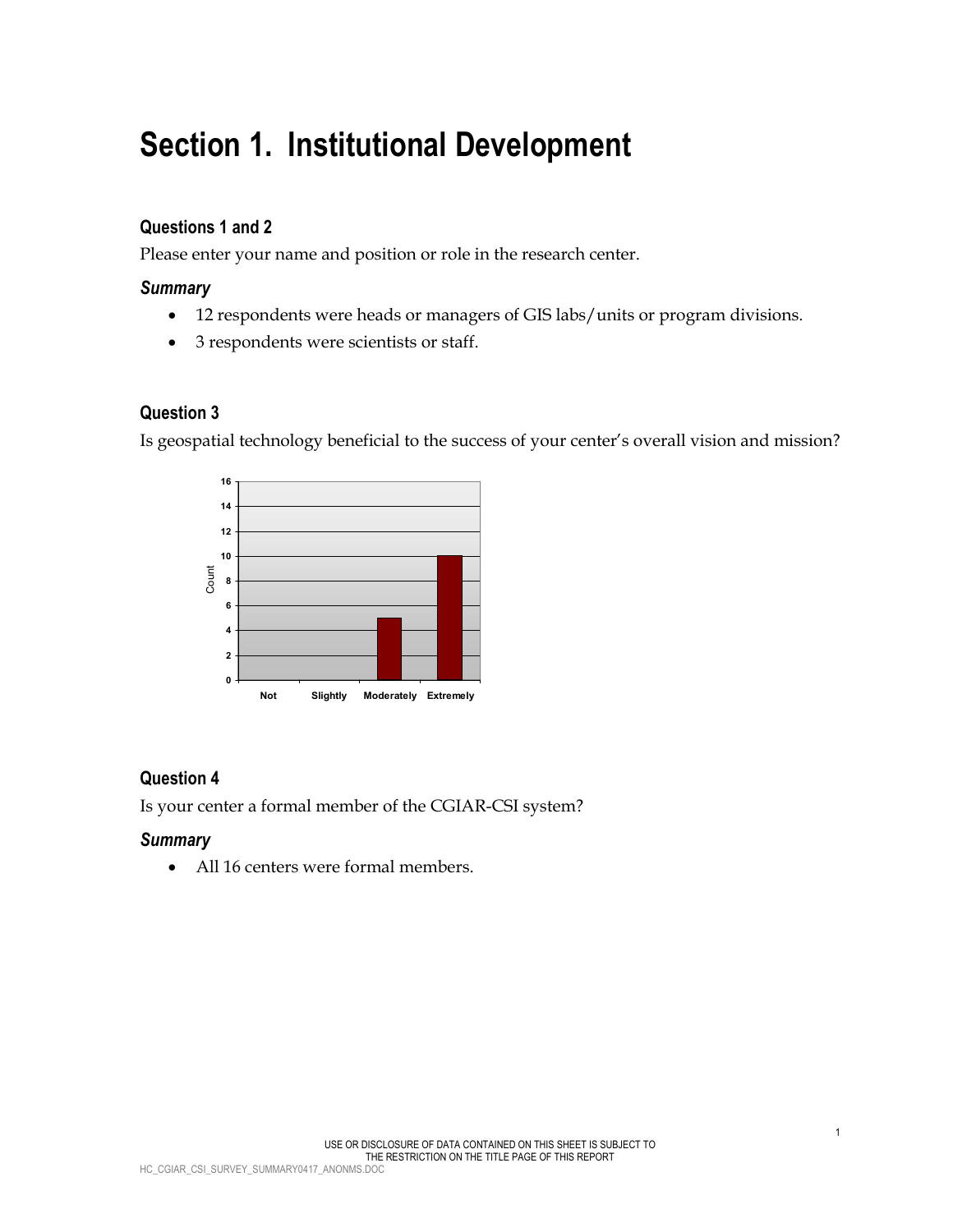How is geospatial support (or services) organized within your center? (Please select all that apply)



#### *Other Response*

*… Over the past 4-6 years, each of our research divisions increasingly use maps and spatiallyreferenced data in their work. Some researchers have developed GIS skills, some have employed research support staff with GIS skills. There are only three FTE senior research staff with GIS skills, and only one of these is actually employed as a spatial analyst/GIS specialist. There are about another 3 FTE research support staff who are GIS specialists - all working in isolation from each other. There is no formal geospatial support/services function apart from IT unit's management of the ESRI (10 seat) license we obtained as part of a CSI deal (& ESRI on-line training), support for the cost and maintenance of an internal GIS server (1 Terabyte - brand new to replace a 200GB server). The former server, shared on an informal basis by the various GIS enthusiasts around the institute was not effectively managed, and very little metadata was generated to support data documentation and sharing (exception was for ICT/KM project).*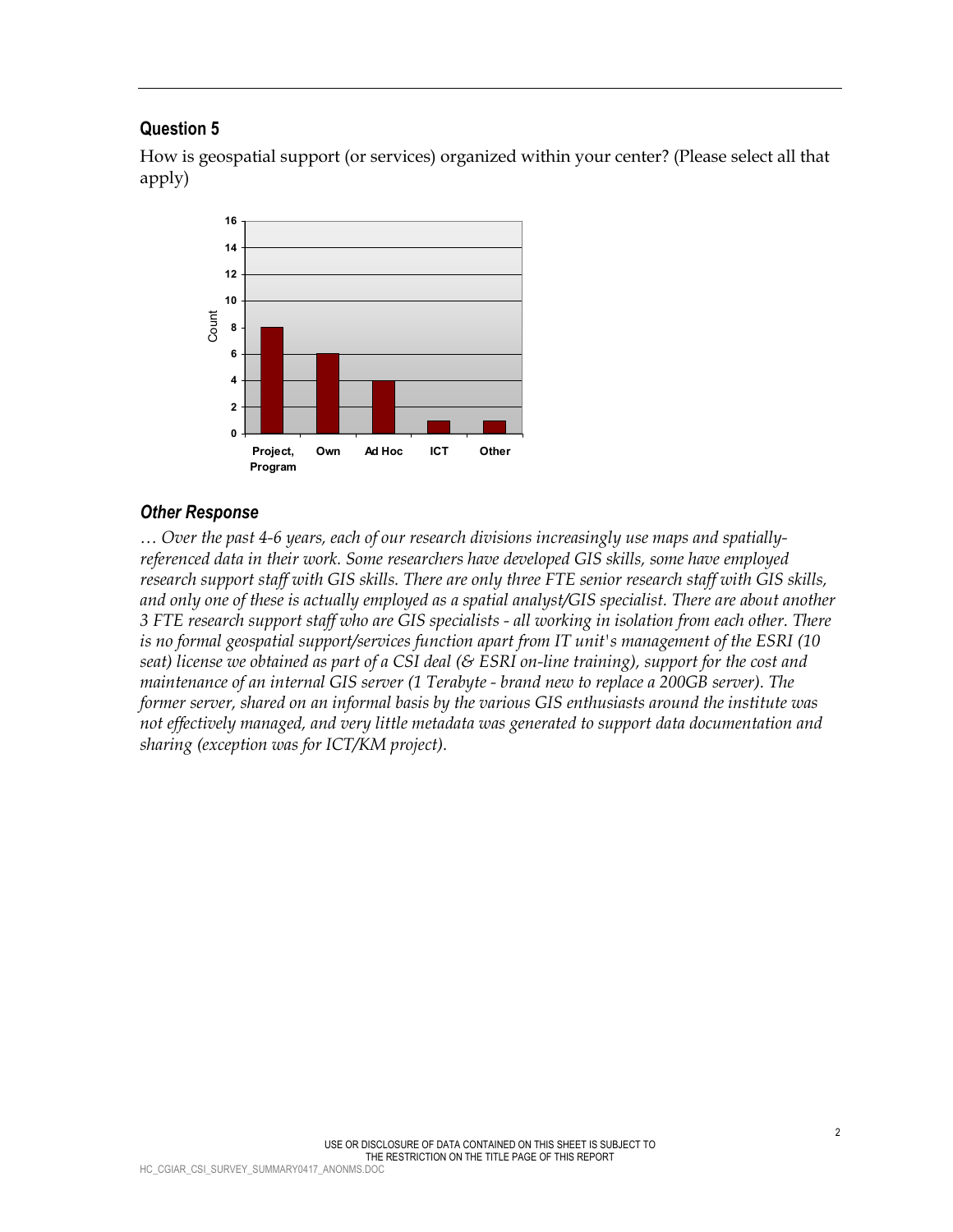What percentage of the overall center's budget do you estimate is committed to this geospatial support unit/services?



- Confidence level of 12 estimates was below 10%.
- One estimate (2% center's budget) had confidence level of 15%.

#### **Question 7**

What are the funding sources for this geospatial support unit/services within your center?

*(Results are in averages)* 

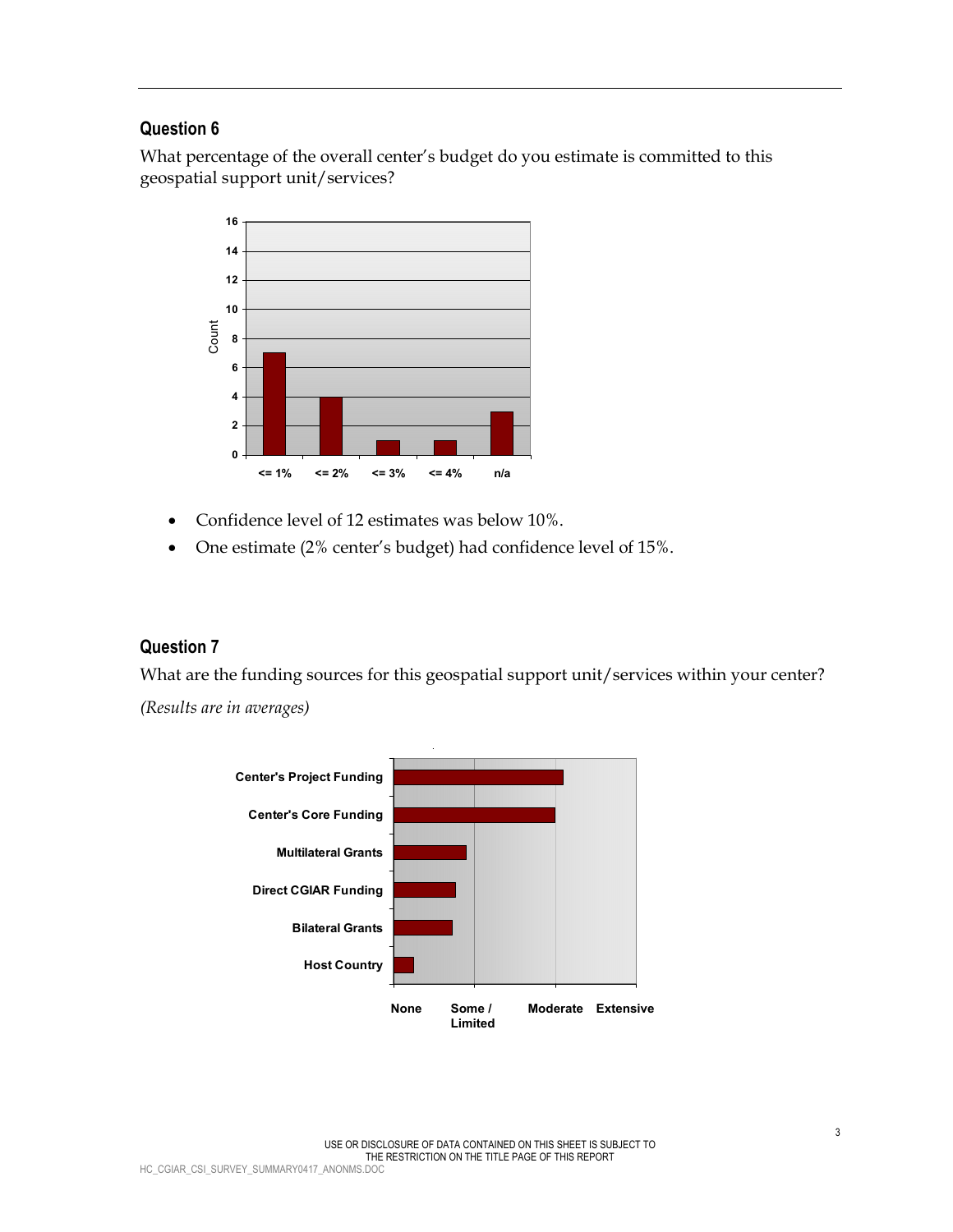What percentage of this geospatial support unit/services' overall budget is for training (both in technology and its applications in sustainable agricultural development)?



### **Question 9**

How extensively does your center utilize publicly available mapping services (e.g. Yahoo, Google Map/Earth, MS Virtual Earth) for research, planning, or policy development?

(*Results are in averages*)

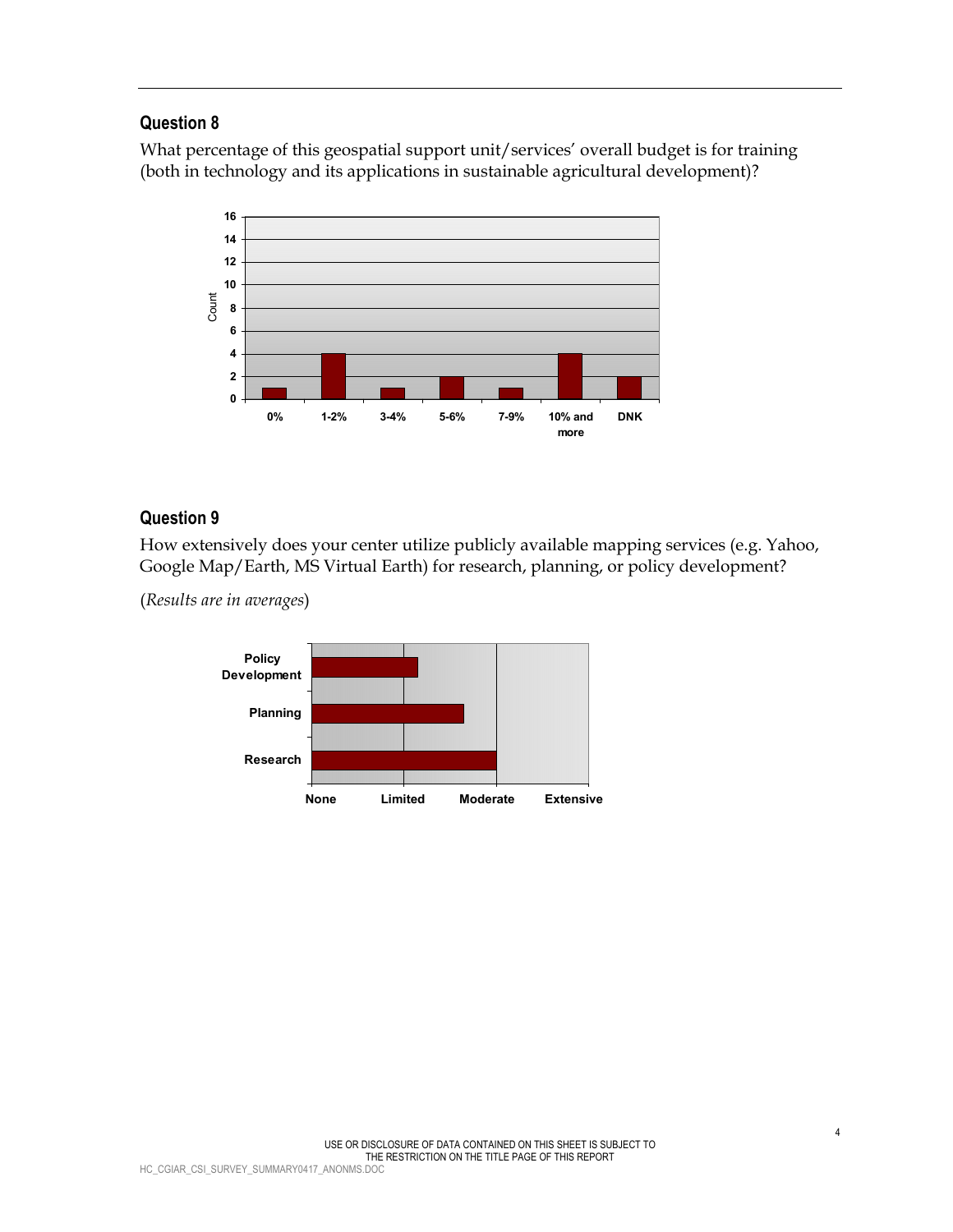What are your center's most common ways of sharing the following within CGIAR? (Baseline core datasets, GIS/RS-derived or value added datasets, Expertise)



#### **Question 11**

What are currently the three most significant limitations to spatial data sharing within CGIAR?



USE OR DISCLOSURE OF DATA CONTAINED ON THIS SHEET IS SUBJECT TO THE RESTRICTION ON THE TITLE PAGE OF THIS REPORT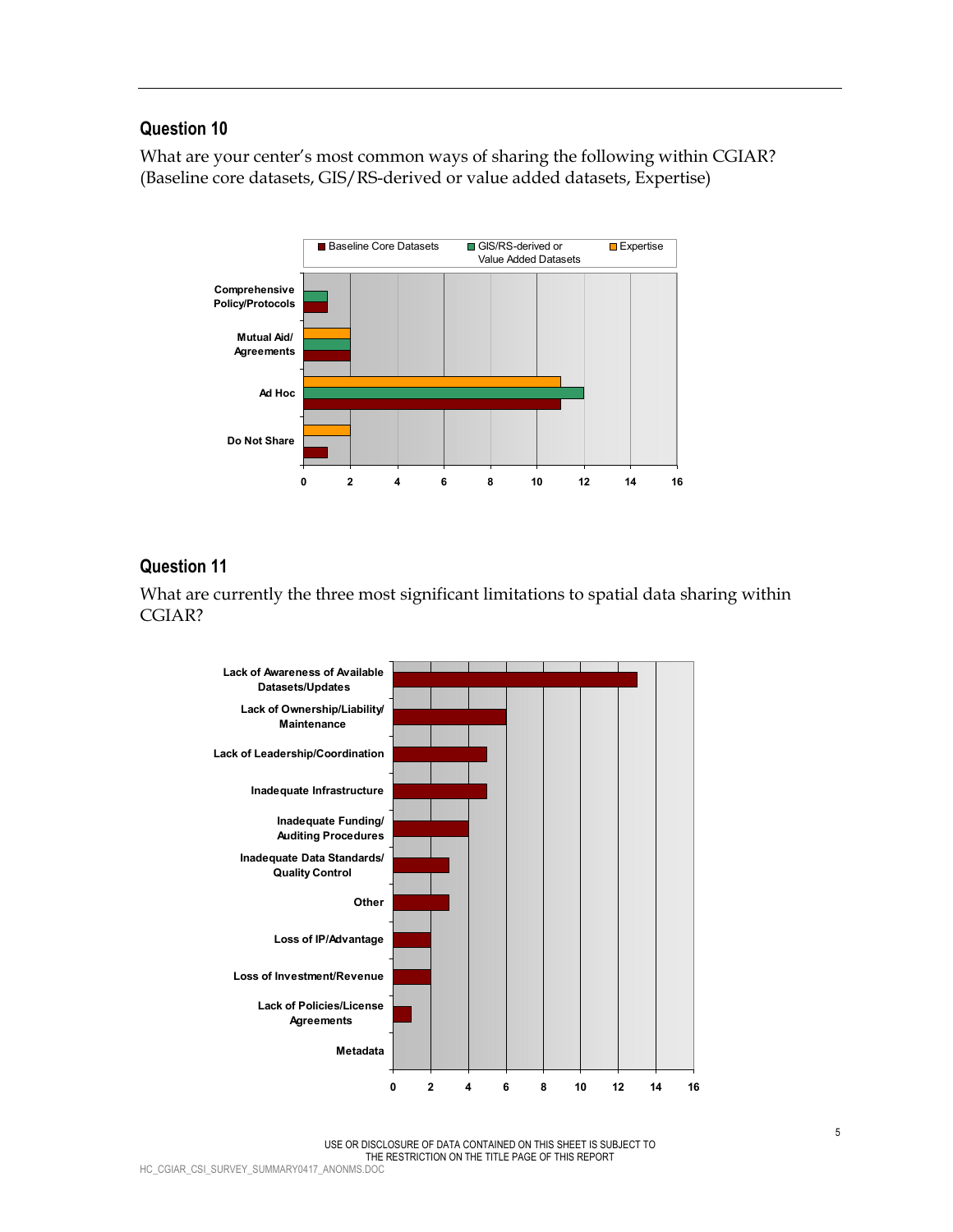#### *Other Responses*

#### **a.**

Data sharing works quite well through the GeoNetwork nodes as well as formal and informal *networks in the CG.* 

#### **b.**

*Too busy with our own work to look at what other centers are doing.* 

#### **c.**

*Mostly done scientist to scientist so policies/license agreements not an issue. Recipients are normally other analysts so high level of technical skill and little demand for formal metadata (beyond minimal technical documentation)* 

## **Question 12**

What are your director(s') and managers' views on spatial technology utilization within your center? What are their concerns and perceived limitations?

### *Responses*

### **a.**

*"GIS often lacks focus" (DDG-R, 2004). "Geo-referencing of field data collection, trials, [...] should be systematic and mandatory" (DDG-R).* 

### **b.**

*Directors and managers are well aware of the benefits and use of spatial technologies. The manager of the geospatial lab is generally on board for strategic planning meetings as well as provide input in proposals. Focus is on utilization of spatial technology as a tool to aid R4D in terms of targeting, upscaling etc not so much on spatial technologies as a research field itself.* 

### **c.**

*Utilization of spatial technology is considered as extremely important. The Geospatial facilities are currently being upgraded and expended.* 

## **d.**

*At Research Program Director Level: Extremely strong support (3/4 directors) and very high client demand & use by researchers. Research Adminstrator level: Neutral DG level: Supportive but limited client Concerns / Limitations: Costs. Would it be cheaper to outsource? Lack of full cost recovery for service support to scientists. Provision of support to all research programs - increase in one particular research area.* 

### **e.**

*Our directors generally view technology utilization as very positive. … has been a leader in … and GIScience and Technology. They are sometimes concerned that we are not integrated sufficiency [sic] into the commodity programs of our center. They are very concerned about the current funding environment overall, and how this affects our GIScience and Technology, especially with respect to keeping at the cutting edge regarding hardware, software and human resources.*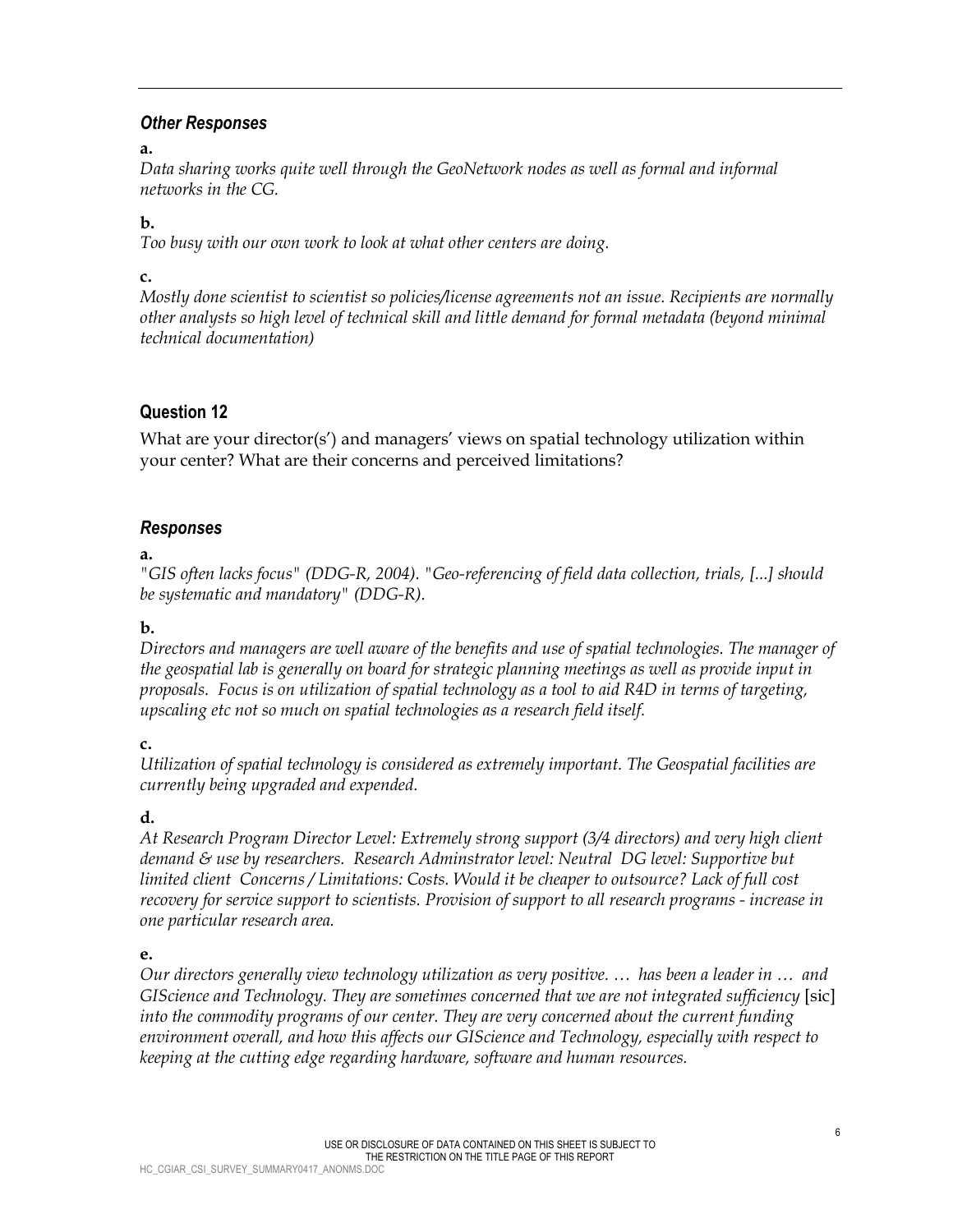## **f.**

*They see it as very powerful, but know little about how to manage it. The perceived limitations in bioversity are the lack of critical mass.* 

## **g.**

*1. spatial data is still a peripheral activity; 2. it is not given its due; 3. managers do not understand it; 4. they need to leave this to experts* 

## **h.**

*They perceive the importance of the use of spatial technology on targeting, impact assessment and on climate change issues* 

### **i.**

*Some are aware of the potential and are willing to promote its use, but at the same time are concerned about the demand on resources and funding to support the activities.* 

## **j.**

*GIS Unit is under Information Services Group (ISG). We just lost our Director this year, and currently the head of division has been down-graded from Director to Manager which still in the recruitment process. Currently we are in the middle of discussing whether GIS Unit should remain in ISG or move to Research Division.* 

## **k.**

*My directors are very supportive on utilization of this technology and will always showcase it whenever an opportunity comes. The concerns are mainly based on dependency of services offered through this technology on core funding.* 

### **l.**

*They believe strongly in the potential of spatial technology as a power support technology for most of the research carried out in the Center, and they are concerned the technology is currently underutilized. They are willing to invest more, but can do so only within the context of an expanding budget, not by diverting funds away from other research programs/departments.* 

### **m.**

*You should ask them. Not me, but overall they are extremely supportive.* 

### **n.**

*Very supportive* 

### **o.**

*They (variously) think (a) it has strong potential to improve the effectiveness of (agricultural) development research, (b) it's cool, (c) it's not really much use to many institutional, governance and policy related research issues (e.g., because there's a lot of socioeconomic heterogeneity even in small geographic regions). General feeling that we should be doing more to promote and foster use of spatial data, but unwilling to fund service/training functions from core (non-project) resources.*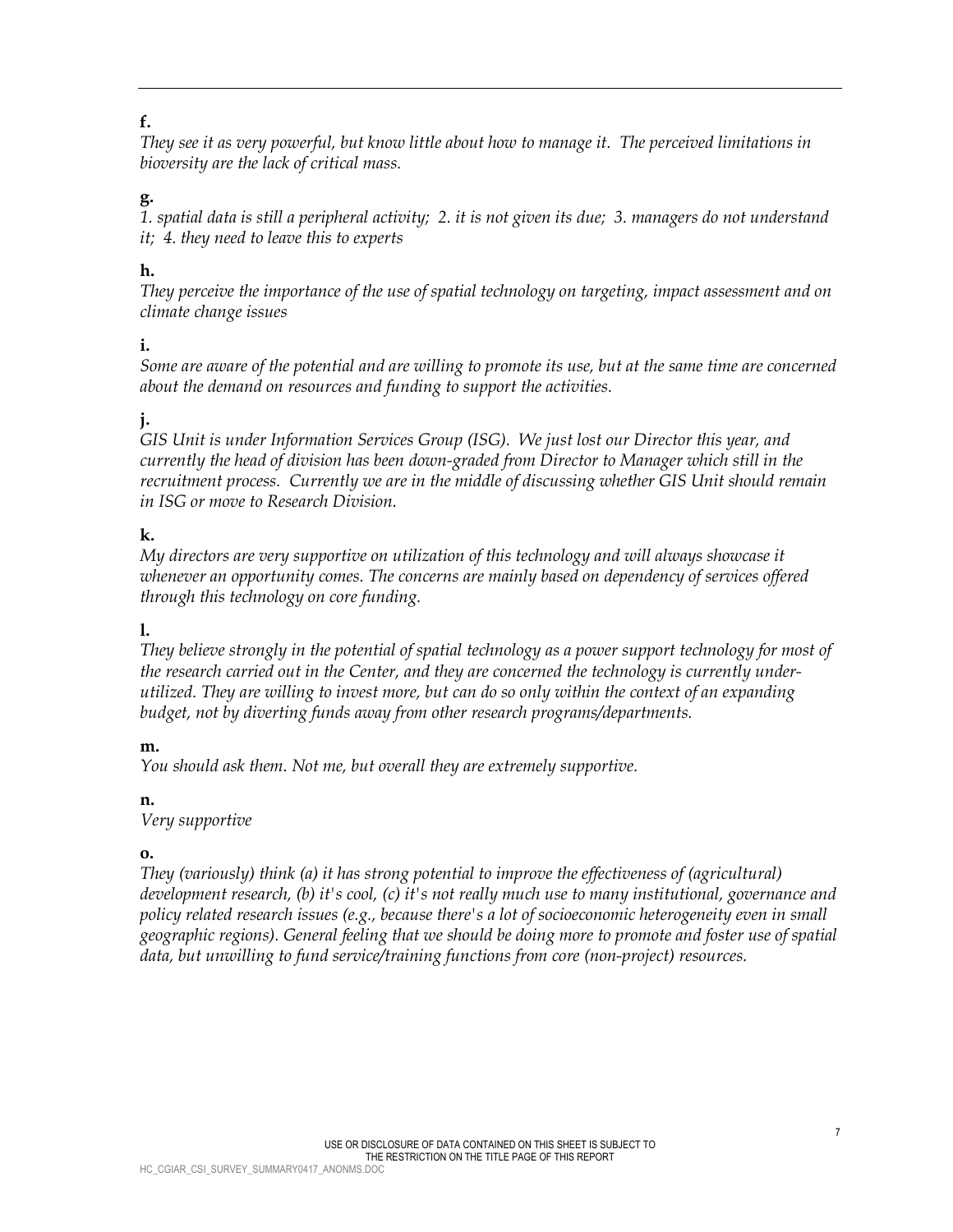What are current efforts to raise awareness or to train your center's director(s) and managers on benefits of spatial technology and its applications in sustainable agricultural development?

### *Responses*

#### **a.**

*Injection of geo-spatial technologies in special projects with particular focus on crop breeding programs. Development of an institutional position paper following CCER recommendations.* 

## **b.**

*Courses and seminars on utilization and applications of spatial technologies are frequently given both on more senior and more on technical staff levels. Practical courses on production of spatial data and use of GIS software are more limited to researchers and technicians.* 

## **c.**

*Our (new) management is fully aware of the importance of Geo-spatial technologies for future sustainable agricultural development.* 

## **d.**

*Regular seminars specifically by GIS unit staff, but also by supporting scientists and enabling them include GIS applications in presentations and publications. As an example, at the recent Science Week approximately 70% of presentations featured GIS work. Regular meetings with research program directors and scientists to discuss needs and opportunities.* 

### **e.**

*I don't think they need awareness raising on this point. They would do more to support this area if they had sufficient resources. They know the benefits and the applications in general. Perhaps what they lack is a better sense of some of the specific things we should be doing. For example, we should be doing digital research atlases or linking computational geography to computational genetics. They need specifics.* 

## **f.**

*None, nor do i think it is needed.* 

## **g.**

*1. very little; 2. this is required; 3. more important, we need managers who understand spatial data.* 

## **h.**

*Both DG and DDG-R involved in discussions on applications* 

## **i.**

*Through showing the utility of the products and giving awareness seminars.* 

## **j.**

*GIS Unit, collaborate with some of scientist who used spatial technology, conduct a seminar about the benefit of spatial technology.*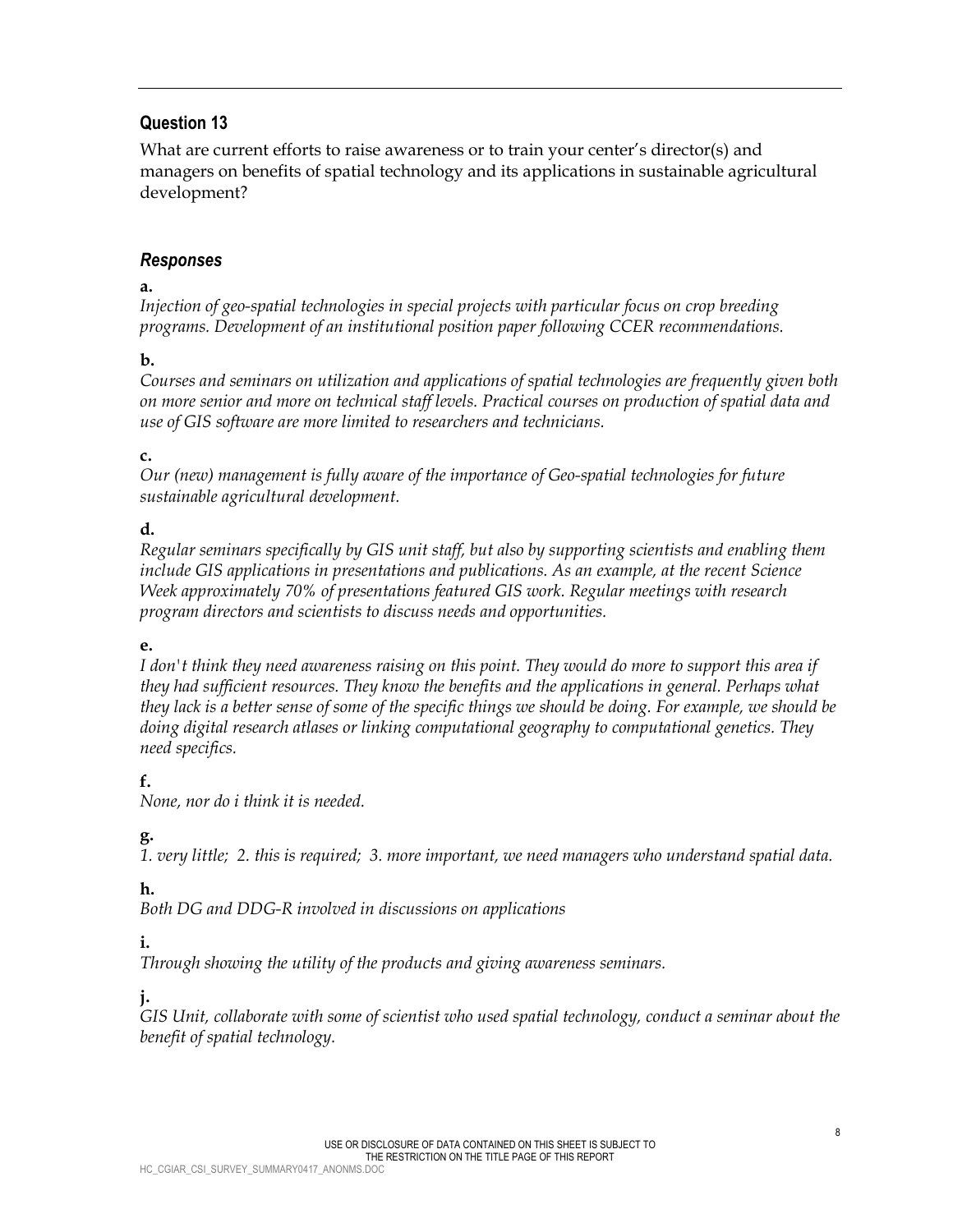#### **k.**

*We are trying to raise awareness through products which they can easily identify with to develop their interest.* 

#### **l.**

*Their awareness is fairly good, from seeing the products, seminars, informal discussions etc. What is still not entirely clear to them is how cost-effective appropriate use of spatial technologies can make agricultural research.* 

#### **m.**

*Awareness is raised via useful products. Suggesting a need for training directors strikes me as very strange. My impression is that CGIAR directors have a better grasp of these benefits than the typical GIS researcher in their centers.* 

#### **n.**

*Ad hoc, by greater exposure to research projects that have increasing emphasis on the analytical or presentational/communications aspects of spatial data. With regard to awareness building amongst researchers: Little formal emphasis on mutual learning between researchers targeted specifically to enhanced use of spatial technology utilization (the most action I've seen in the past 2-3 years is the increasing number of field projects that use GPSs in field data work, but unsure if that always translates into analytical or even presentational applications)*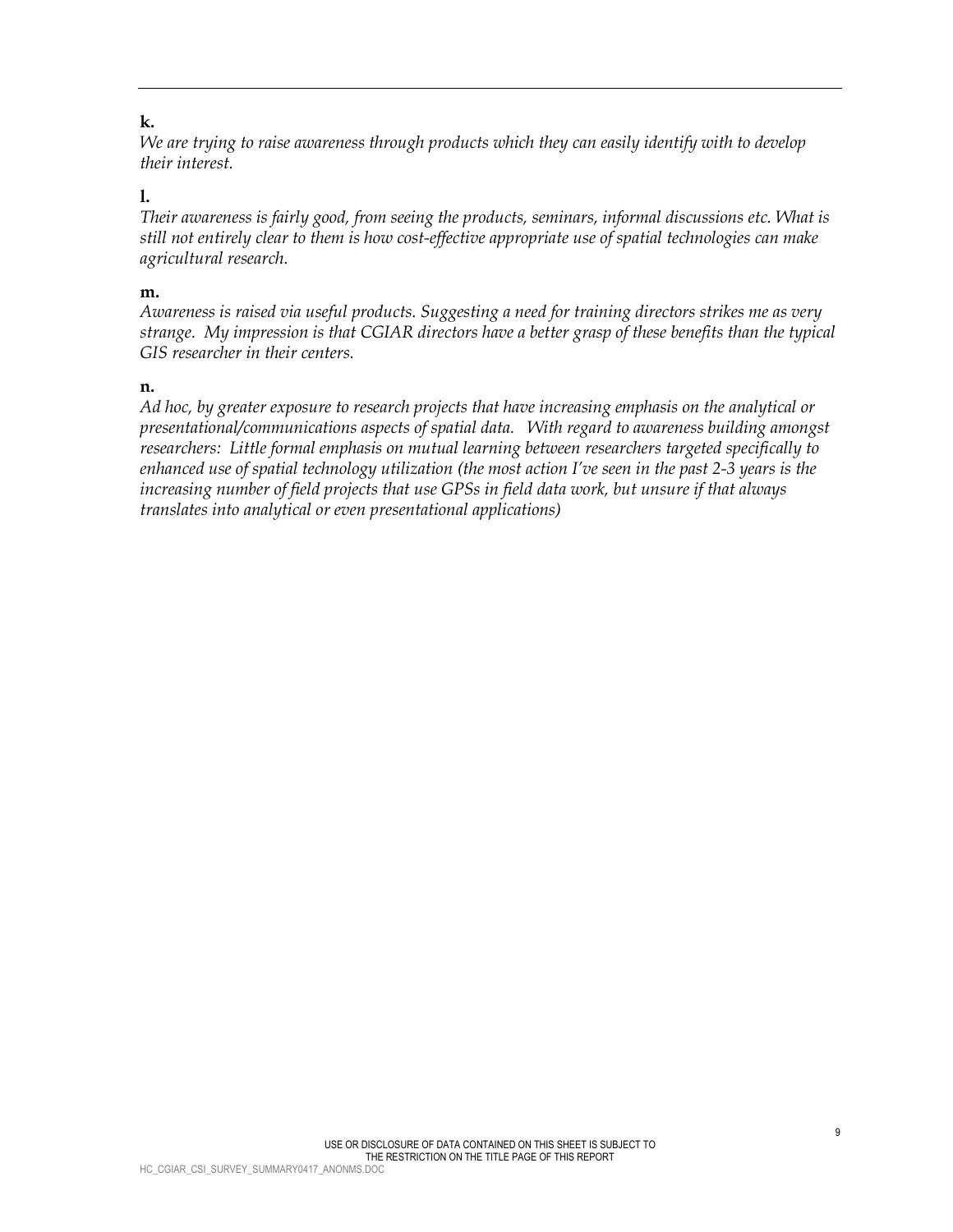## **Section 2. Technology**

#### **Question 1 (14)**

How extensively does your center utilize geospatial data/technology to provide information or advice to decision/policy makers?

*(Results are in averages)*



#### **Question 2 (15)**

What percentage of the overall geospatial support (or services) within your center is provided by non-CGIAR associated entities (e.g. private companies, universities, foundations, and public agencies combined)?

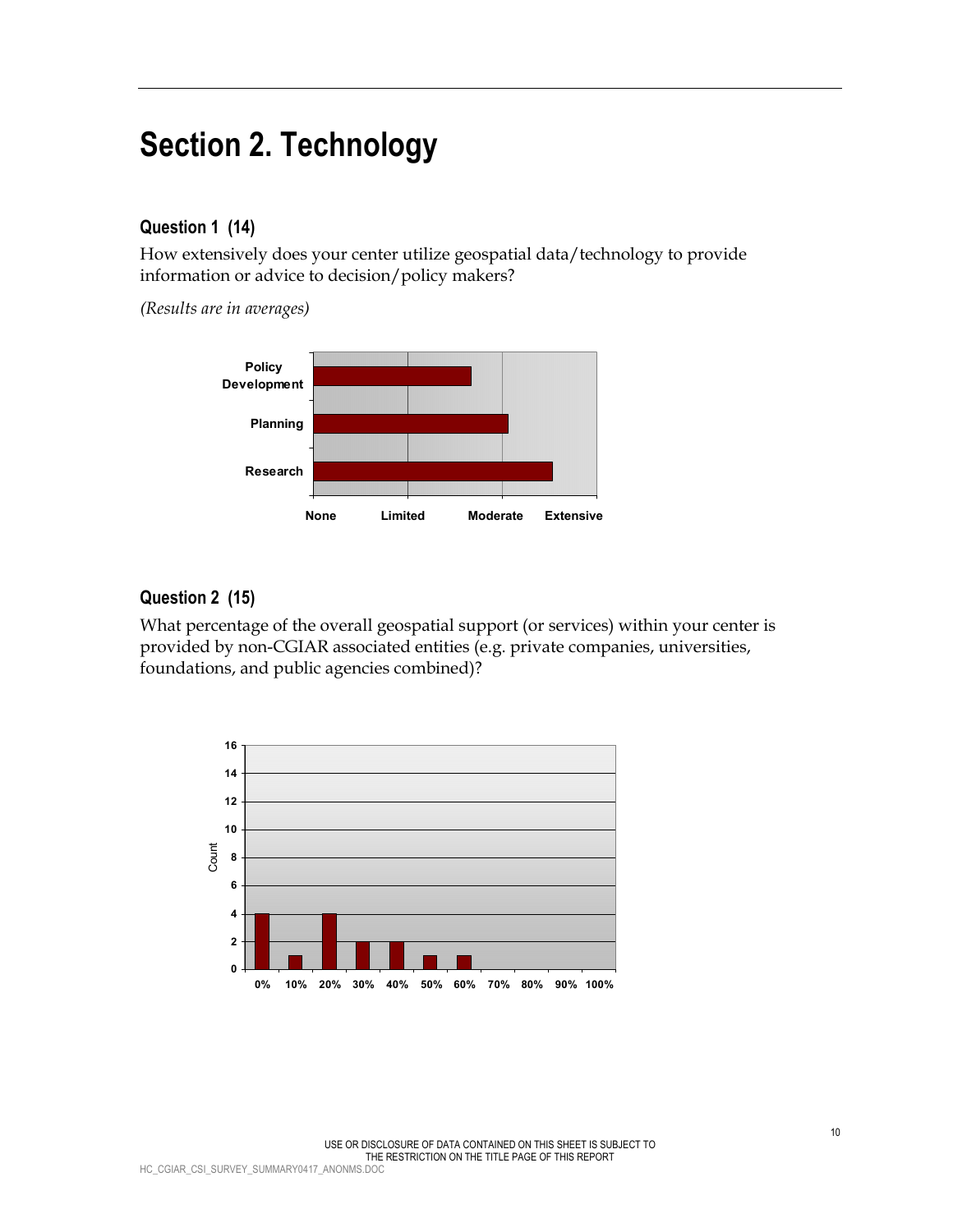## **Question 3 (16)**

On the scale from Very Poor to Very Good, describe your center's (headquarters and regional offices combined) resources supporting spatial data and technologies.

*(Results are in averages)* 



## **Question 4 (17)**

Please describe the type of spatial support and deliverables within your center.

*(Results are in averages)*



### *Other Response*

*Heavy emphasis on GIS in raster domain and modeling applications. Web-based map server under development, but institute-level IT policy limits options for serving spatial data/analyses from institute hosted servers.*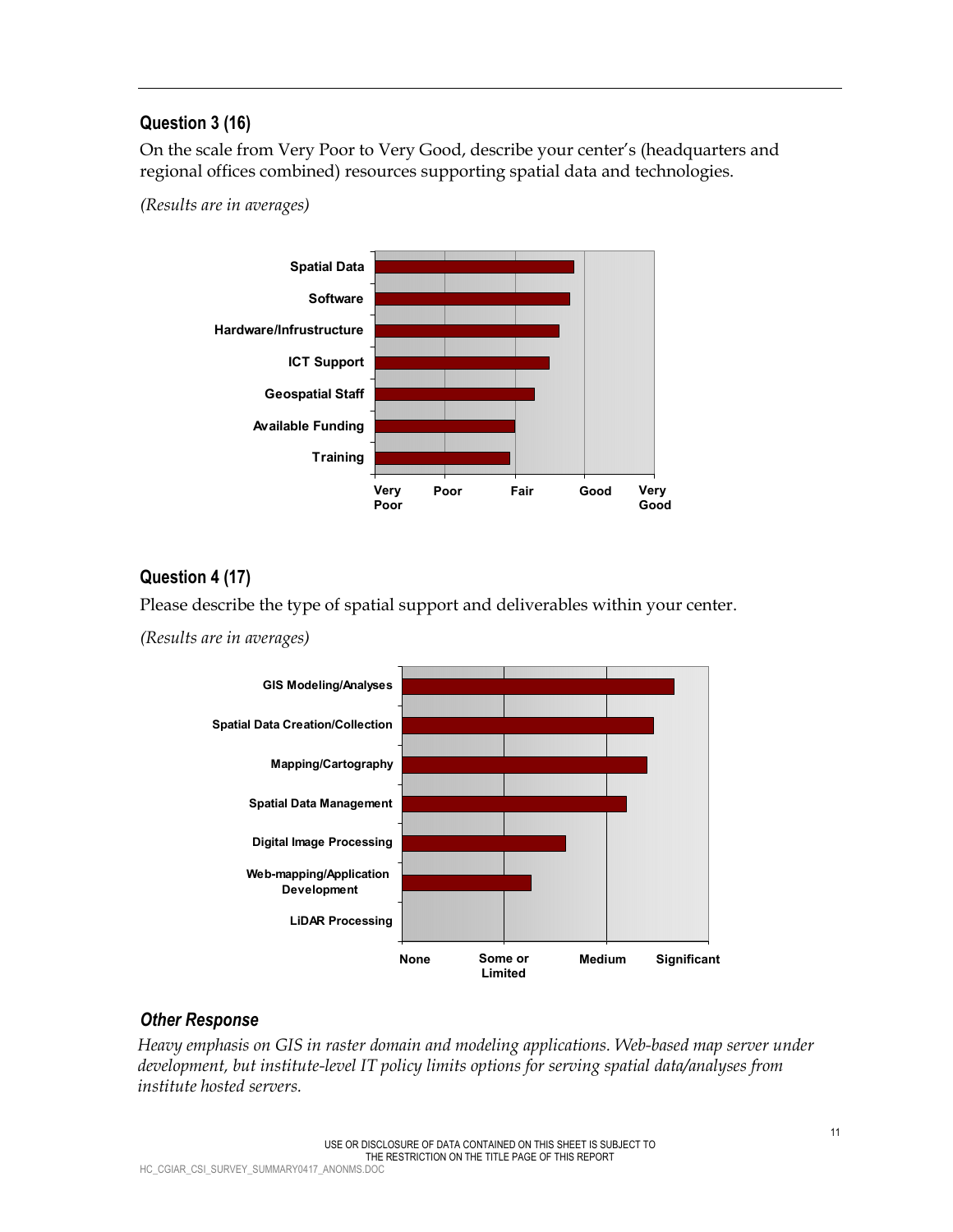## **Question 5 (18)**

How many dedicated (full-time and part-time) geospatial staff/positions does your center have?





### *Other Responses*

#### **a.**

*We have 3 persons that do digitizing, principally.* 

### **b.**

*One scientific database applications programmer (part-time).* 

### **c.**

*This is probably not a very useful list as you do not distinguish by level/quality of the people.* 

## **d.**

*About to recruit one post doc (RS/GIS) and up to two research analysts (GIS) to add to …. and related … Technology Division teams.*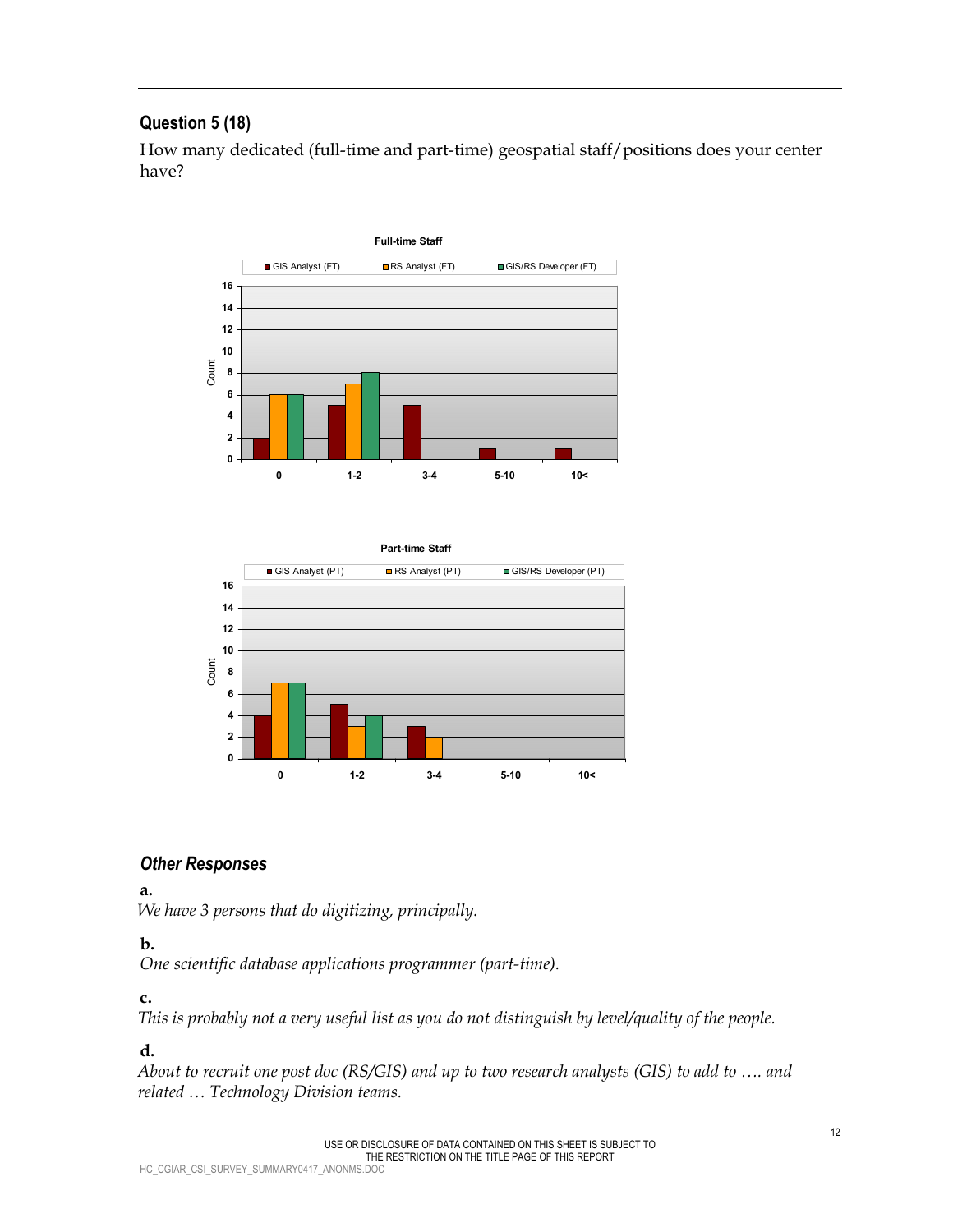## **Question 6 (19)**

How frequently does your center's geospatial staff receive training on geospatial technology/data or its applications to sustainable agricultural development?



## **Question 7 (20)**

What is your center's bandwidth limit (digital data transfer)? (Please indicate in Kbps or Mbps)



### *Other Response*

• One center indicated 2000 Mbps.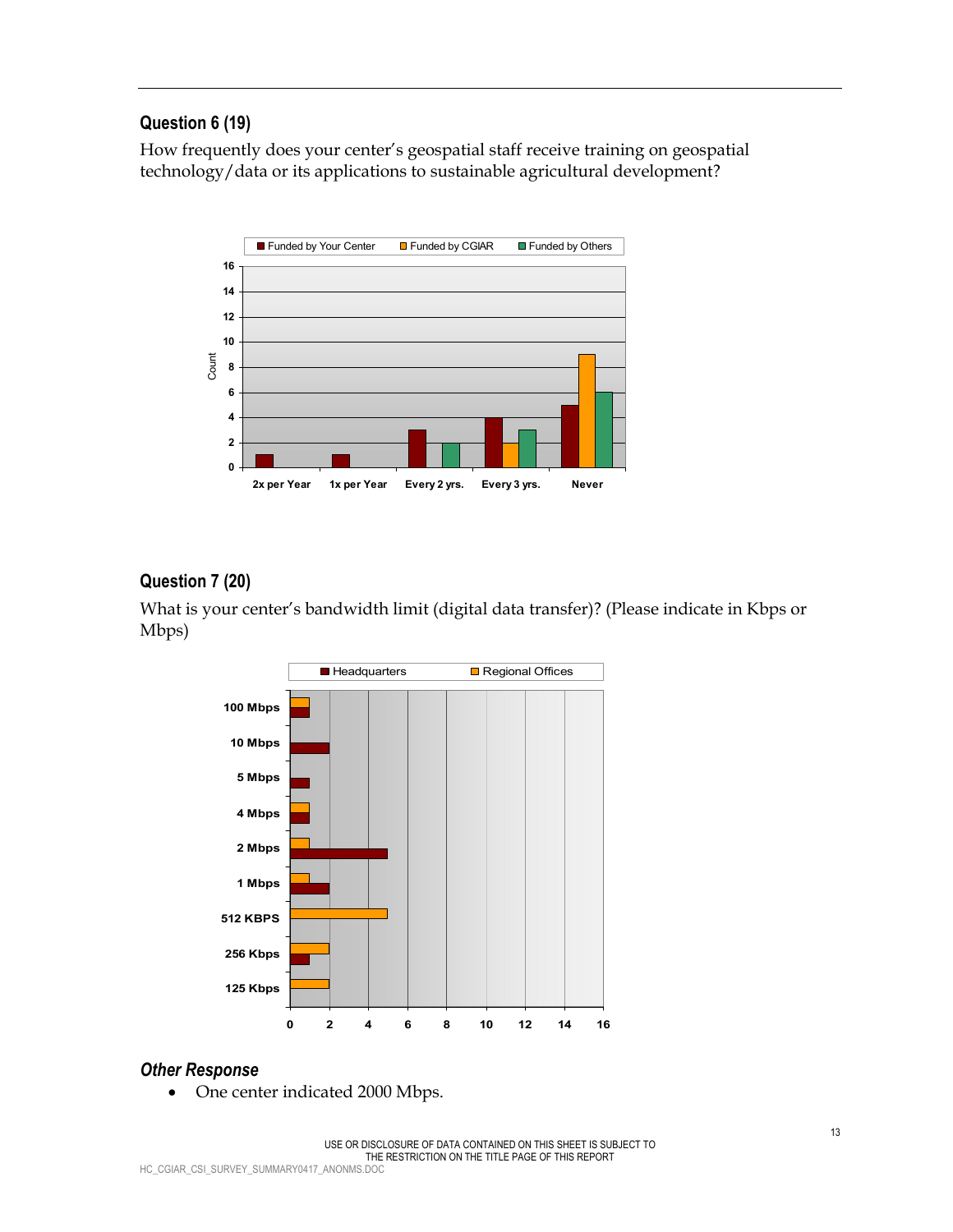## **Question 8 (21)**

How many physical and dedicated servers (production and development combined) are available for spatial support in your center?



## **Question 9 (22)**

Which of your center's locations (either headquarters or regional office) has the best ICT infrastructure (e.g. bandwidth, servers, and ICT support combined)?

#### *Summary*

- Headquarters for 13 centers.
- Bioversity International and Generation Challenge Programs were not applicable.

### **Question 10 (23)**

What are the most common approaches that your center uses to store spatial data?

*(Results are in averages)*

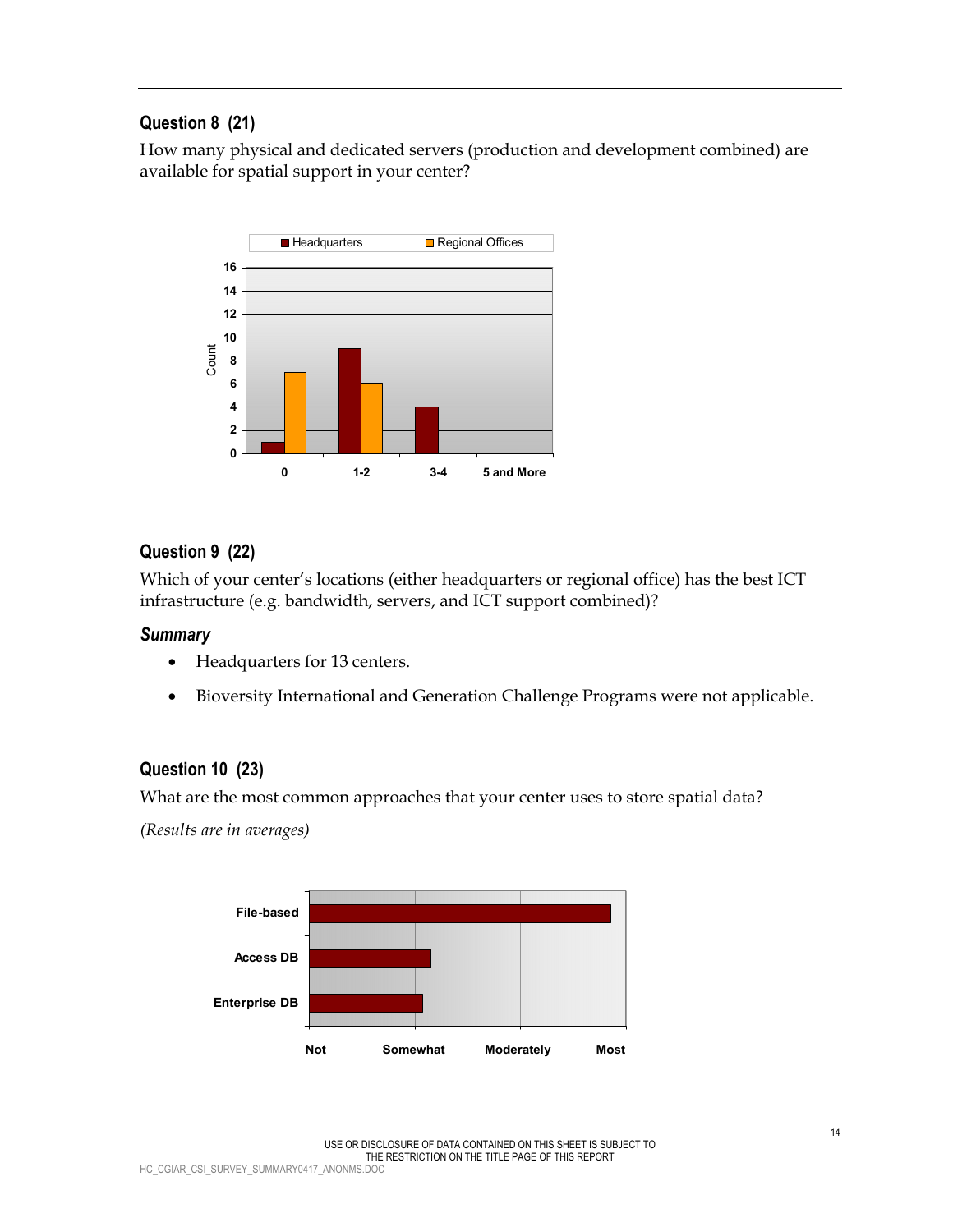## **Question 11 (24)**

What is your center's current spatial data storage size?



## **Question 12 (25)**

What most common approaches does your center use to produce spatial data?

*(Results are in averages)*



#### *Other Responses*

**a.** 

*Some screen digitizing. But much of the data we produce comes from combinations of statistical data that we link to existing data sets, or new data from some kind of processing (not raw satellites images, but often raster data)* 

#### **b.**

*Spatial interpolation from point data.* 

### **c.**

*We are predominantly secondary users of GIS data*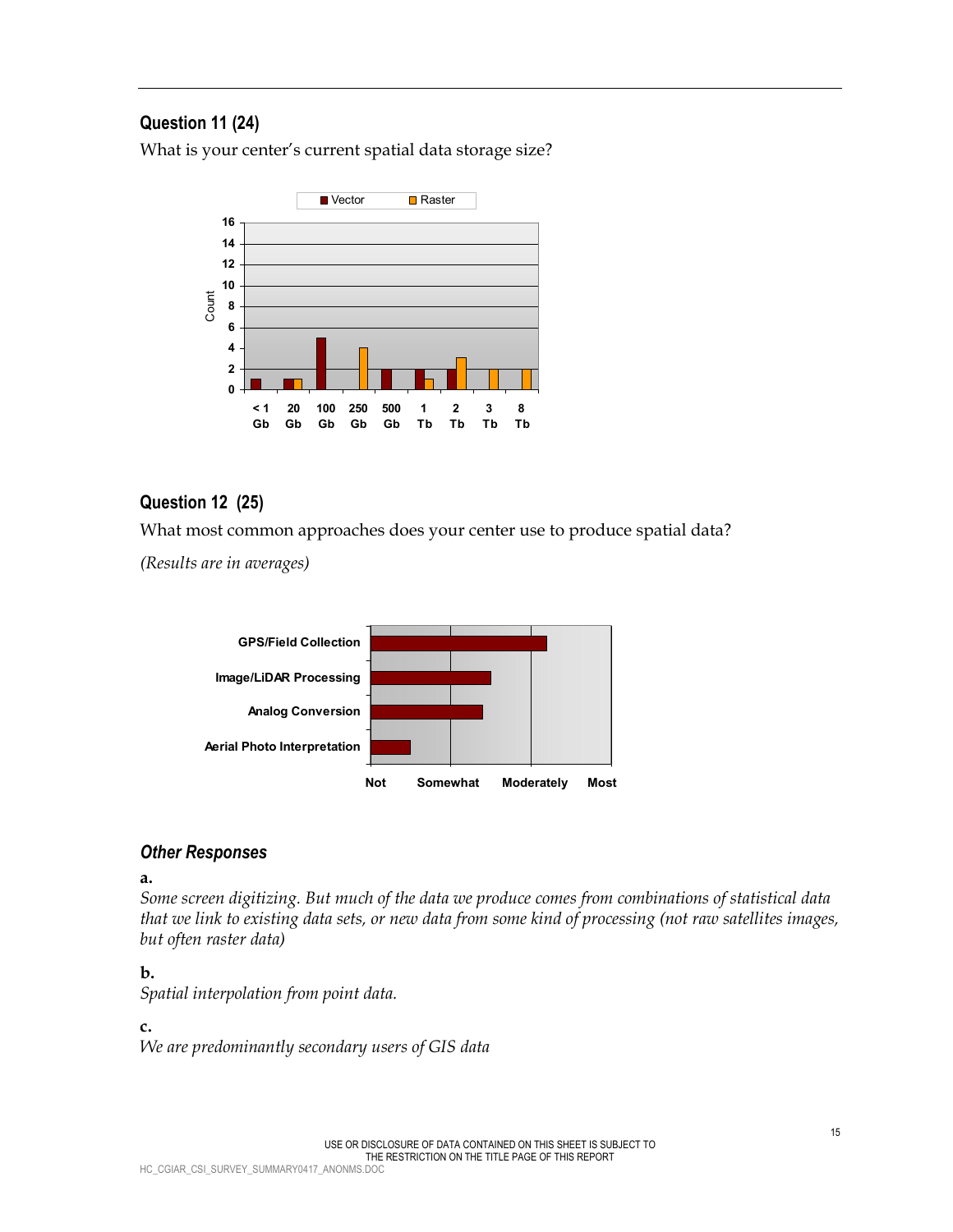## **Question 13 (26)**

What spatial software or products (providers) does your center use? (Please select all that apply)



#### *Other Responses*

#### **a.**

*Other open source software like DIVA, mapserver, DNR garmin, NASA worldwind.* 

#### **b.**

*DIVA-GIS* 

#### **c.**

*We also use software products that were made in-house (FloraMap, Homologue, MarkSim) or are otherwise available from partners (DIVA-GIS)* 

### **d.**

*DIVA-GIS GEOCONCEPT R SAS* 

#### **e.**

*DEMIS web server, ArcGIS, Surfer, in-house developed software.* 

### **f.**

*ER Mapper*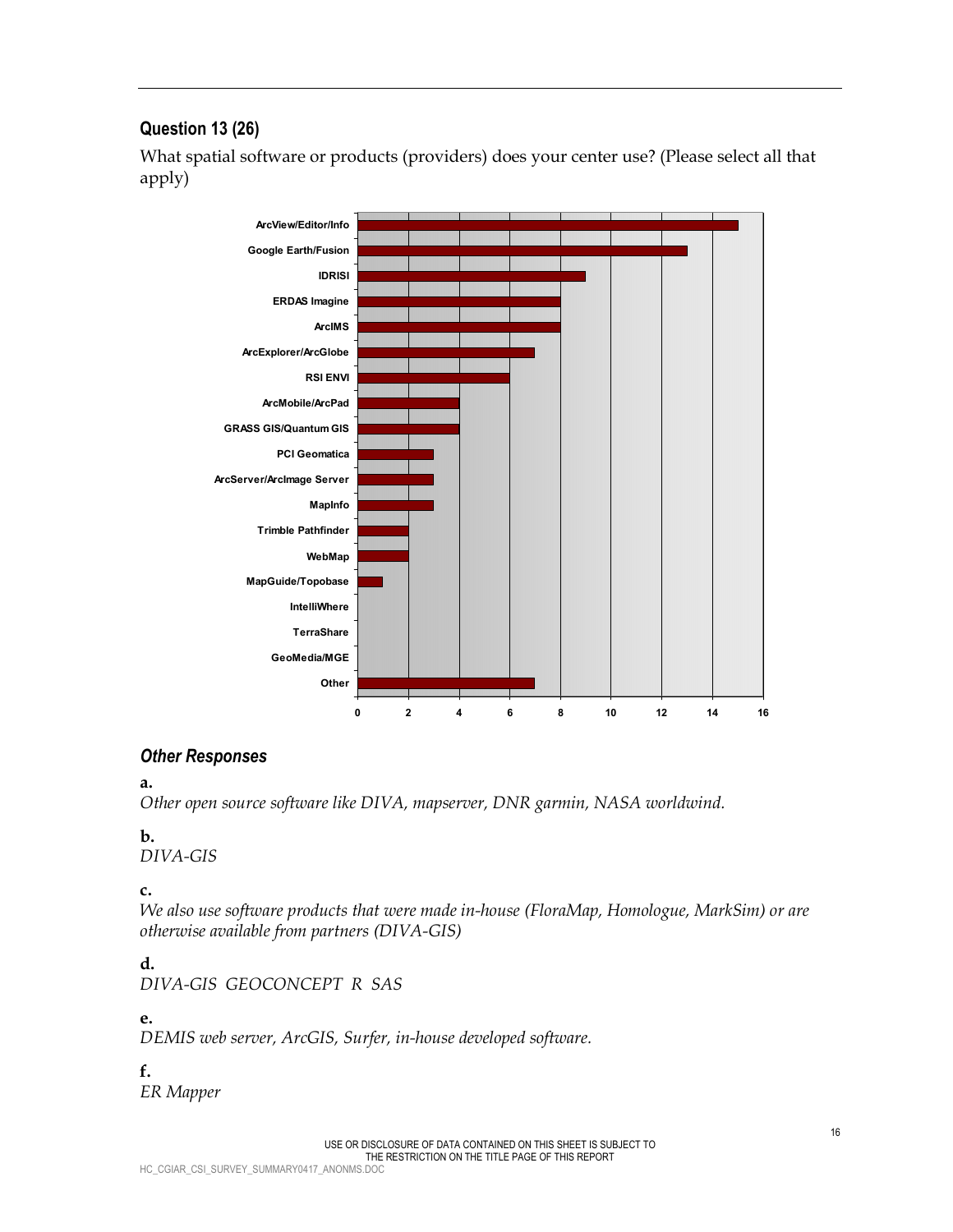**g.**  *PostGresQL/PostGIS, DIVA-GIS, R.* 

#### **Question 14 (27)**

What is the highest level of geospatial staff skills within your center (either headquarters or regional offices)?

*(Results are in averages)*



#### *Other Response*

*The programming one is hard to judge. We have some serious AML programmers. Intermediate Java, ASP - but that person is leaving in 3 months.*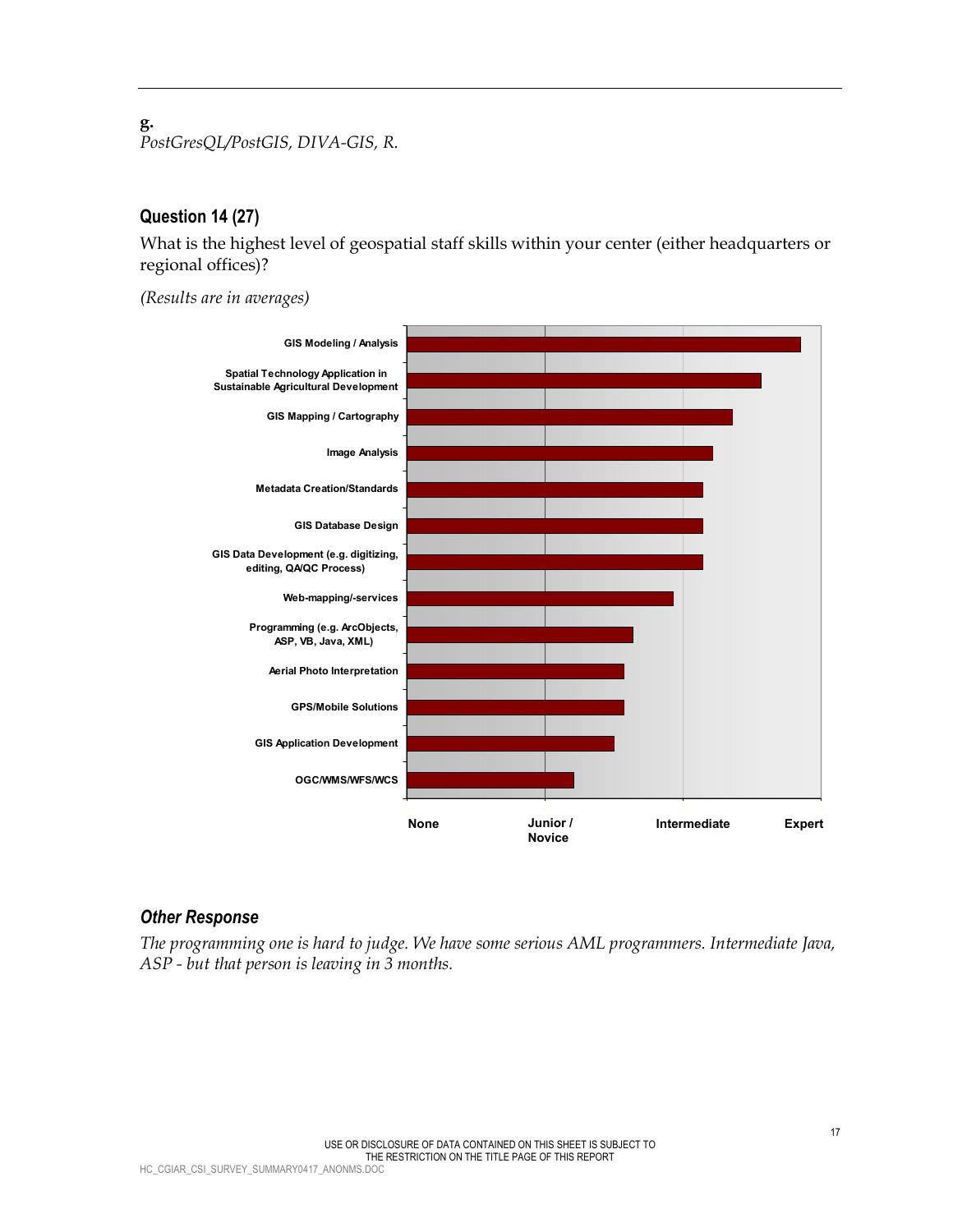## **Section 3. Data and Coordination**

## **Question 1 (28)**

Which spatial data partnership, network, or website (government, private, global, or regional) is the primary source of your center's spatial data?



### *Other Responses*

**a.**  *US GO Agencies* 

#### **b.**

*CSI, WorldClim, EU JRC – European Commission Joint Research Center, CIESIN SEDAC – Center for International Earth Science Information Network - Socioeconomic Data and Application Center (response counted as NASA)* 

#### **c.**

*It could be USGS. We use MODIS imagery from them. We get all the digital elevation data from NASA. Also Landsat images from NASA. There are probably lots of specialized organizations that we get data from, including University of Columbia (CIESIN - which is a NASA node), Joint Research Center of EC, conservation organizations like the Nature Conservancy. Then a lot of our socioeconomic data comes from censuses and surveys. Biodiversity data comes from genebanks and organizations like GBIF. ......So, there is no one major provider, but rather a diverse list of providers, each providing a few data sets.*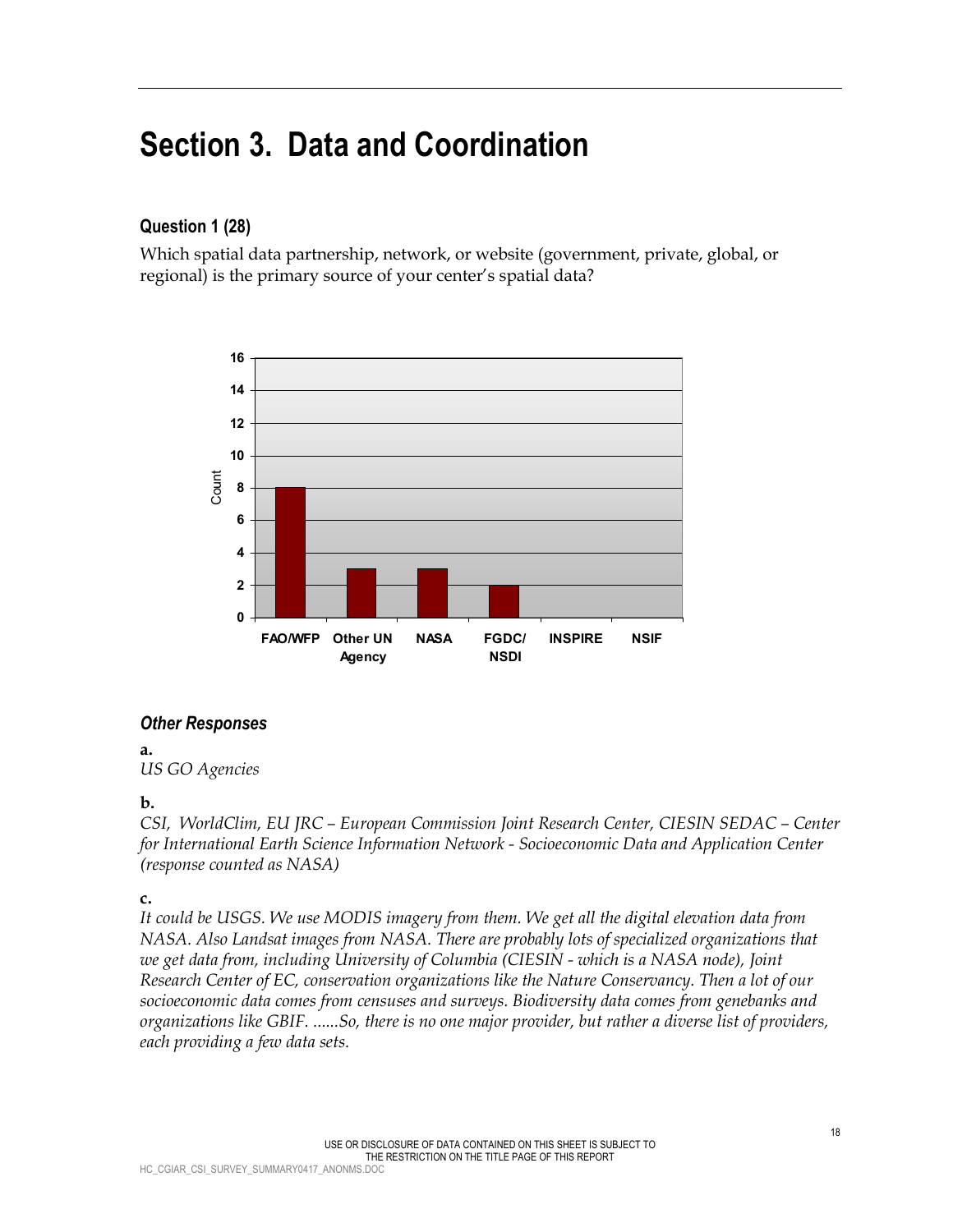#### **d.**

*WCMC – UNEP World Conservation Monitoring Centre (response counted as UN Agency), NRI – USDA NRCS National Resources Inventory, GBIF – Global Biodiversity Information Facility* 

#### **e.**

*Global Land Cover Facility, Earth Science Data Interface* 

## **f.**

*No single primary source. Much of our data related to climate and land use are self-generated.* 

## **g.**

*No such source; but NASA is very important.* 

## **h.**

*No single supplier is dominant. We often obtain from other researchers and from UN (FAO, UNEP, WMO, WHO), US government (NASA, NOAA, USAID, USGS), other CGIAR Centres, etc.* 

### **Question 2 (29)**

What percentage of your center's spatial data is obtained by using each of the following approaches?

*(Results are in averages)*

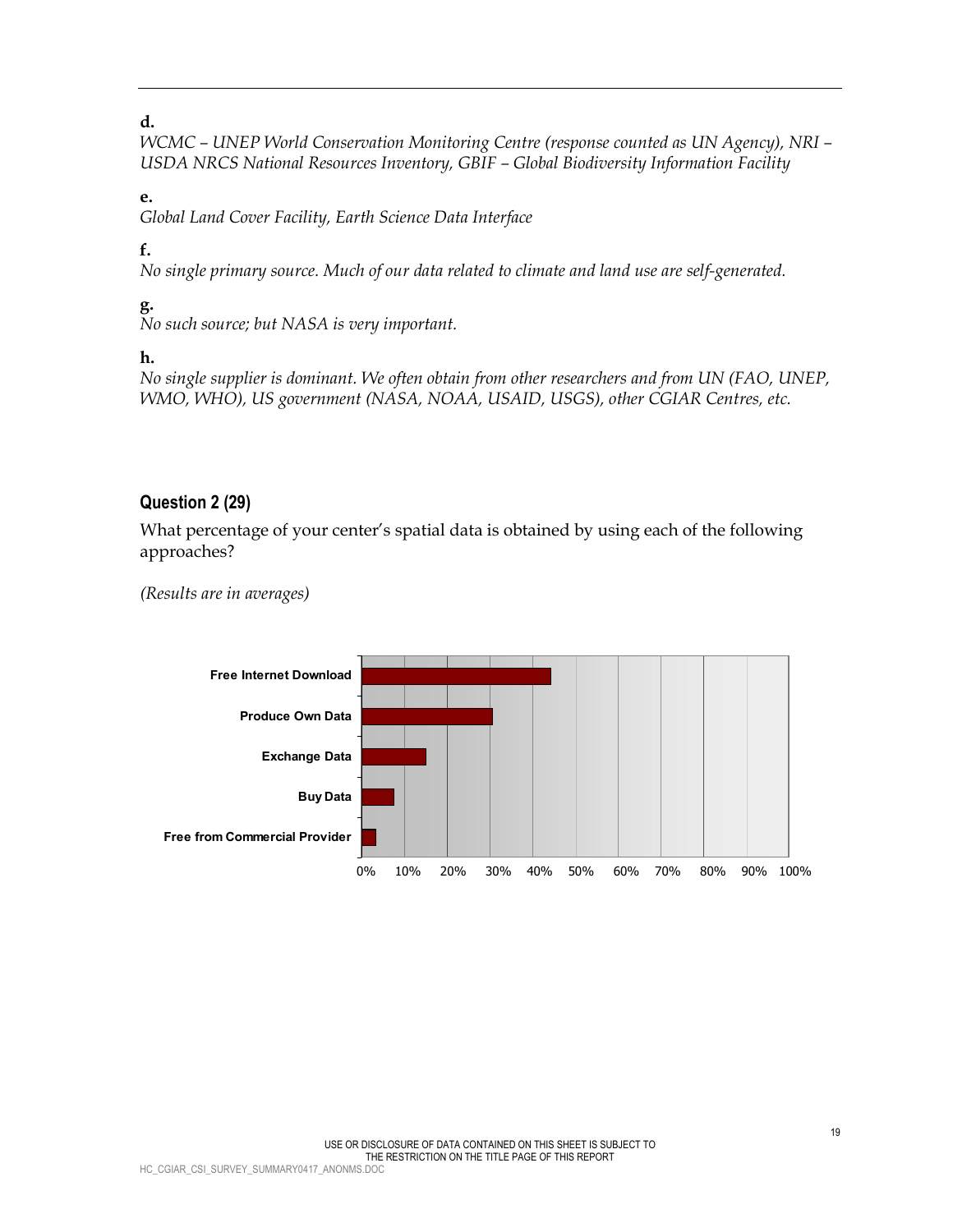## **Question 3 (30)**

Approximately, what percentage (based on number of individual datasets/layers) of the overall spatial data that your center actively uses is hosted and maintained externally by others?

(*Results are in averages*)



#### **Question 4 (31)**

What percentage (based on number of individual datasets/layers) of the spatial data that your center stores and maintains is shared within the CGIAR system?

(*Results are in averages – GIS data 14 responses, RS data 12 responses*)



USE OR DISCLOSURE OF DATA CONTAINED ON THIS SHEET IS SUBJECT TO THE RESTRICTION ON THE TITLE PAGE OF THIS REPORT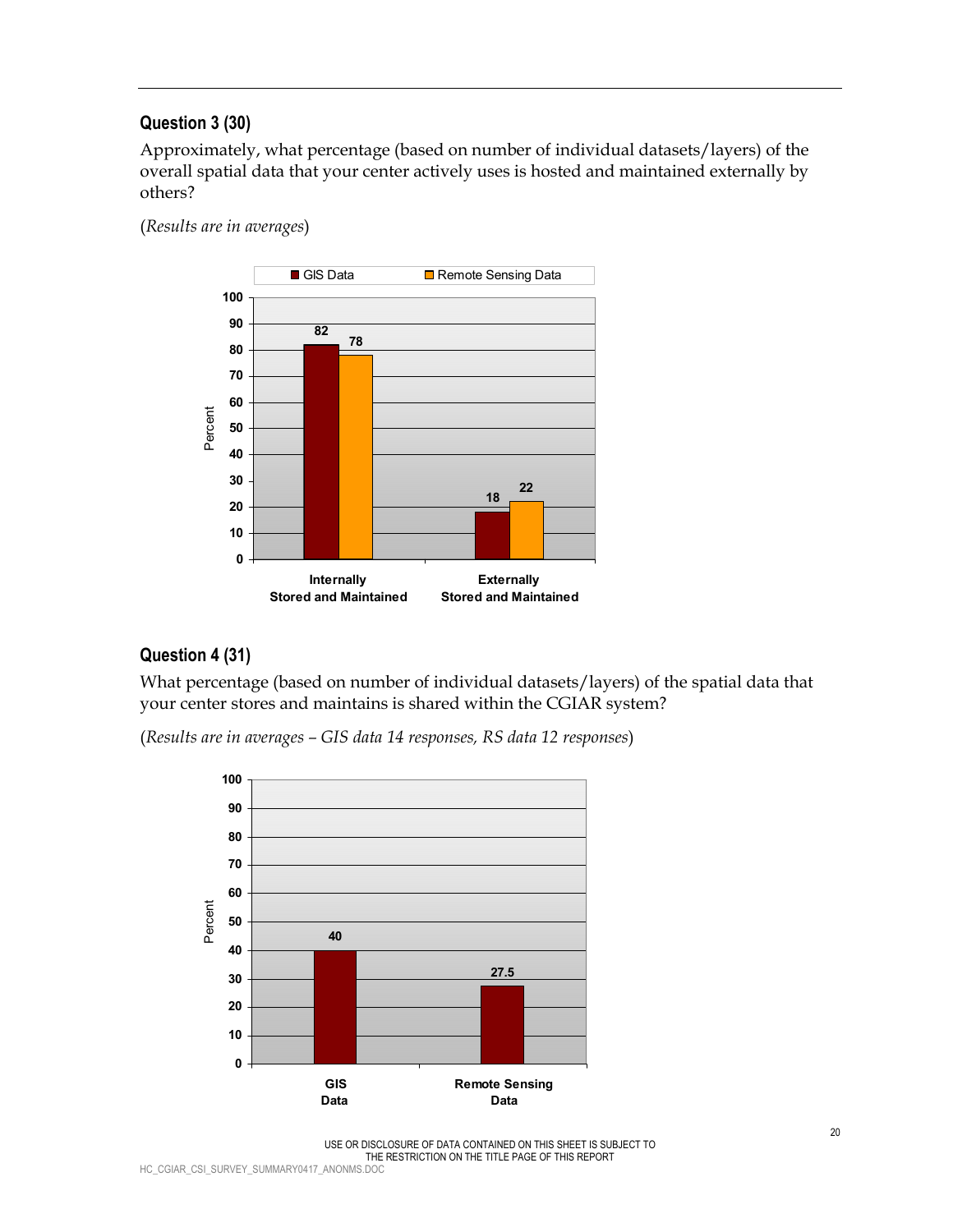## **Question 5 (32)**

What benefits do you see in sharing spatial data within CGIAR? Would you share more spatial data?

## *Responses*

### **a.**

*Incentive for joint research ventures. Yes, possibly.* 

## **b.**

*All centers have good collections of spatial data. Sharing amongst CG and other institutions mainly saves time for searching, producing data. Basically we share all our data. Exceptions maybe unpublished research data that will become public domain after a certain period.* 

## **c.**

*Access to more diverse data sets. Improved ability to deal with multi-disciplinary & thematic problems. Improved ability to develop solutions in new regions. Yes.* 

## **d.**

*Yes, we would share more spatial data. The big benefit would be avoidance of lost opportunities because we do not know what others have. One benefit would be some standardizing of methodologies of collection, management and maintenance.* 

## **e.**

*Highly beneficial. Sharing data we can avoid duplication, produce better results more efficiently.* 

## **f.**

*1. Helps in projects of all centers; 2. Avoids duplications; 3. Creates standardized and harmonized data; 4. Helps rapid integration with other data.* 

## **g.**

*Maintaining cost-benefit (reuse) Maximizing external review (Transparency)* 

## **h.**

*1. Reduce duplication of effort in data set creation. 2. More data of various disciplines available for integrating and modeling for natural resource and biodiversity assessment and management We are already sharing all public-domain data sets that we can share* 

## **i.**

*Wider audience can access or spatial database. Yes, we would like to share more.* 

## **j.**

*It would result in reduction in redundancy. i would be more than willing to share more data* 

## **k.**

*It is obvious that the more data becomes available, the more likely a use will be found for them. We are*  willing to share spatial data within the CGIAR, subject to retaining intellectual ownership rights at *Center level and compliance with the specific agreements with partner institutions that helped create the data.*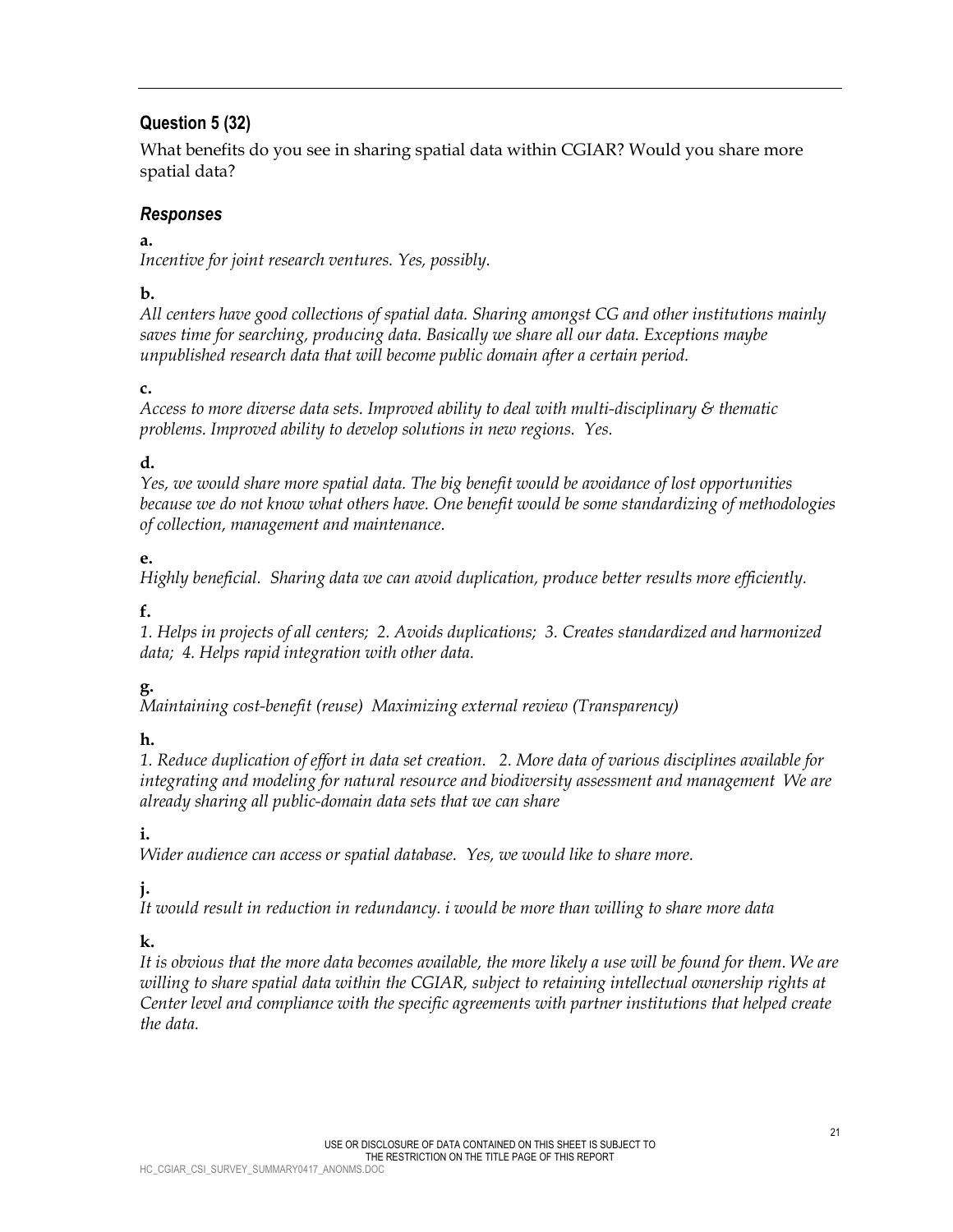#### **l.**

*I think it is a really bad idea to spend much time on data sharing specifically within the CGIAR. We should share our data with the world.* 

#### **m.**

*Reducing search costs. Greater focus on the specialization of each centre. More effective management and accessibility of data possible (both within and outside CGIAR). More cost effective research and likely outputs/outcomes with greater impact.* 

## **Question 6 (33)**

**0 2 4 6 8 10 12 14 16** FGDC ISO Other: **TDWG EU-CN/TC** Count

Which metadata standards are you using within your center?

• TDWG – Taxonomic Databases Working Group (GBIF – Global Biodiversity Information Facility)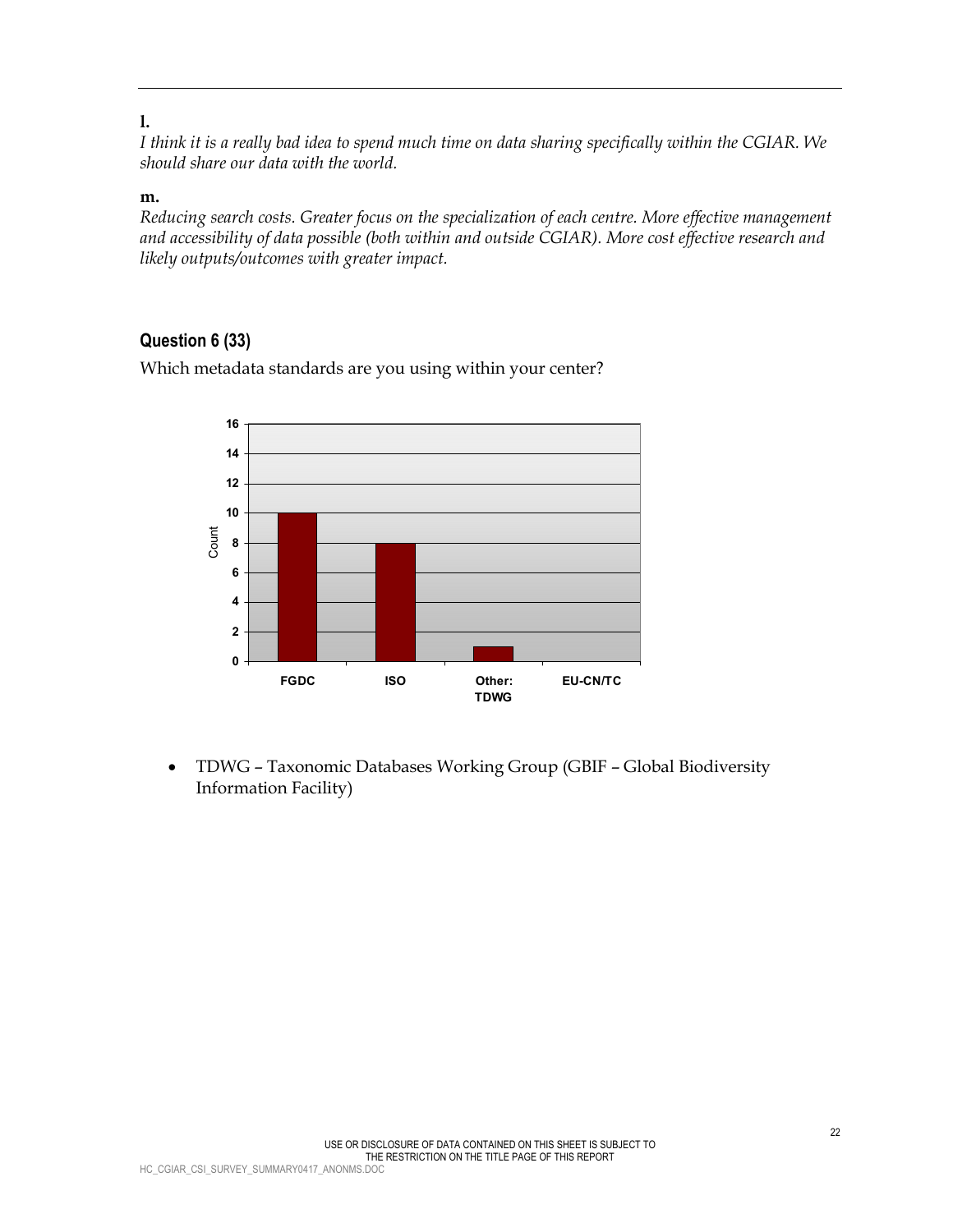## **Question 7 (34)**

What percentage (based on number of individual datasets/layers) of the spatial data, that your center stores and maintains, has metadata been completed for?



• On average (based on 12 responses) 44% of spatial data stored and maintained by each center has completed metadata.

## **Question 8 (35)**

Is spatial data acquired, managed (e.g. spatial and attribute accuracy, schema/semantics, projection, metadata), and distributed through a single coordination entity (e.g. similar to ICT department) within your center and CGIAR system?

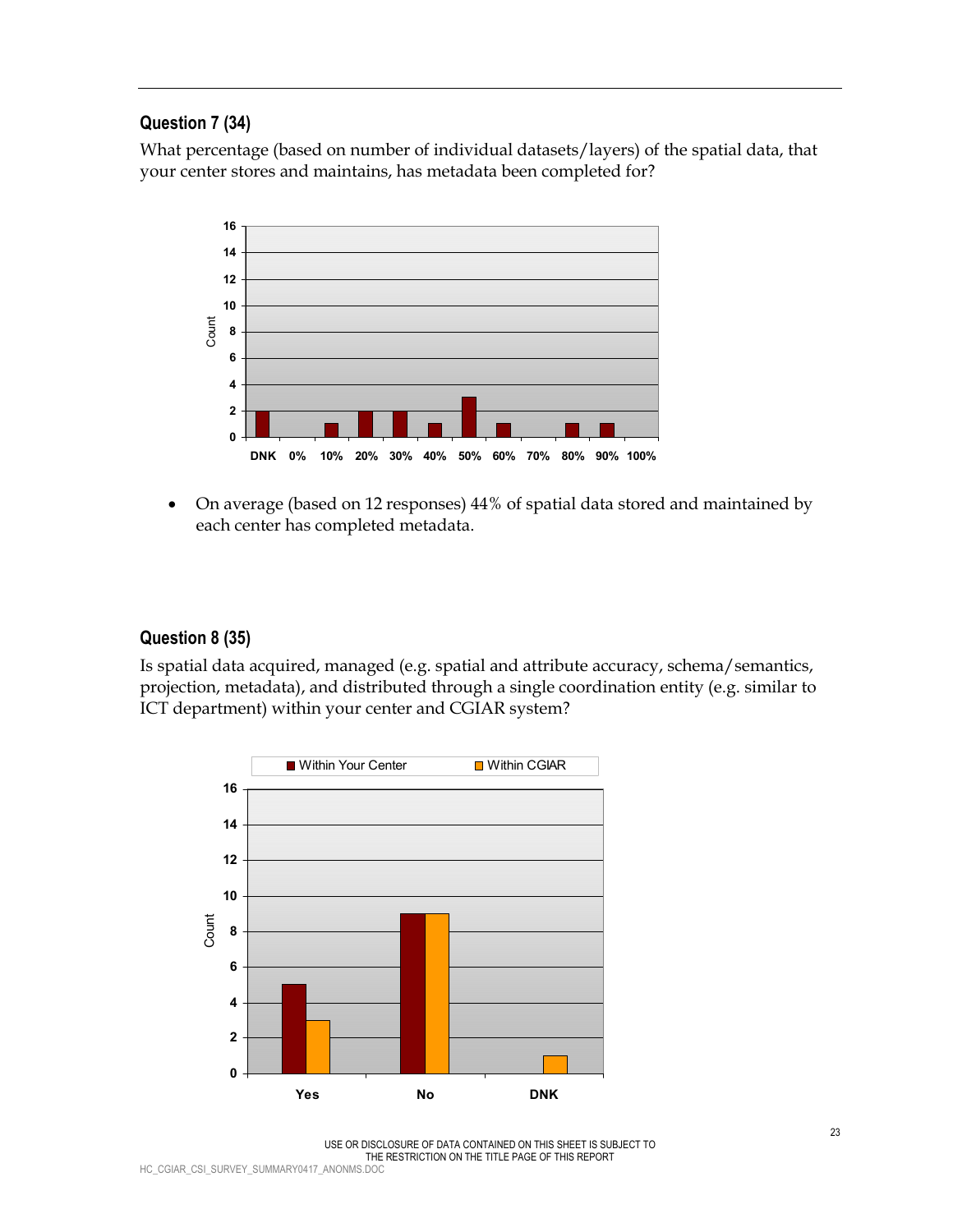## **Question 9 (36)**

What are the limitations of creating this single data management/sharing authority?

## *Responses for 'Within Your Center'*

#### **a.**

*Manpower* 

## **b.**

*Time to set it up. Because the benefits of better spatial data management are in the future, we cannot*  seem to get ahead of the game. Because we are mostly funded by special projects, we do not have time *for core data maintenance. It costs us in lost opportunities and decreased efficiency in the future.* 

**c.**  *Lack of staff, lack of capacity* 

## **d.**

*Management support is required* 

## **e.**

*Funds* 

## **f.**

*Data sets are still largely project-based; lack of resources to centralize data management* 

## **g.**

*Lack of clear policy on the need to have a single clearing house for data acquisition and distribution*

### **h.**

*There are no problems at Center level: the GIS Unit has the mandate.* 

## **i.**

*This is not something we want* 

## **j.**

*Most researchers prefer an anarchic system, little perception of data as a valued corporate asset worthy of investing core resources* 

## *Responses for 'Within CGIAR'*

### **a.**

*Institutional IP issues.* 

## **b.**

*I don't think it should be managed in one authority* 

## **c.**

*Same as in our individual center. The main problem is that the Center need to boost their documentation efforts, make them more sustainable.*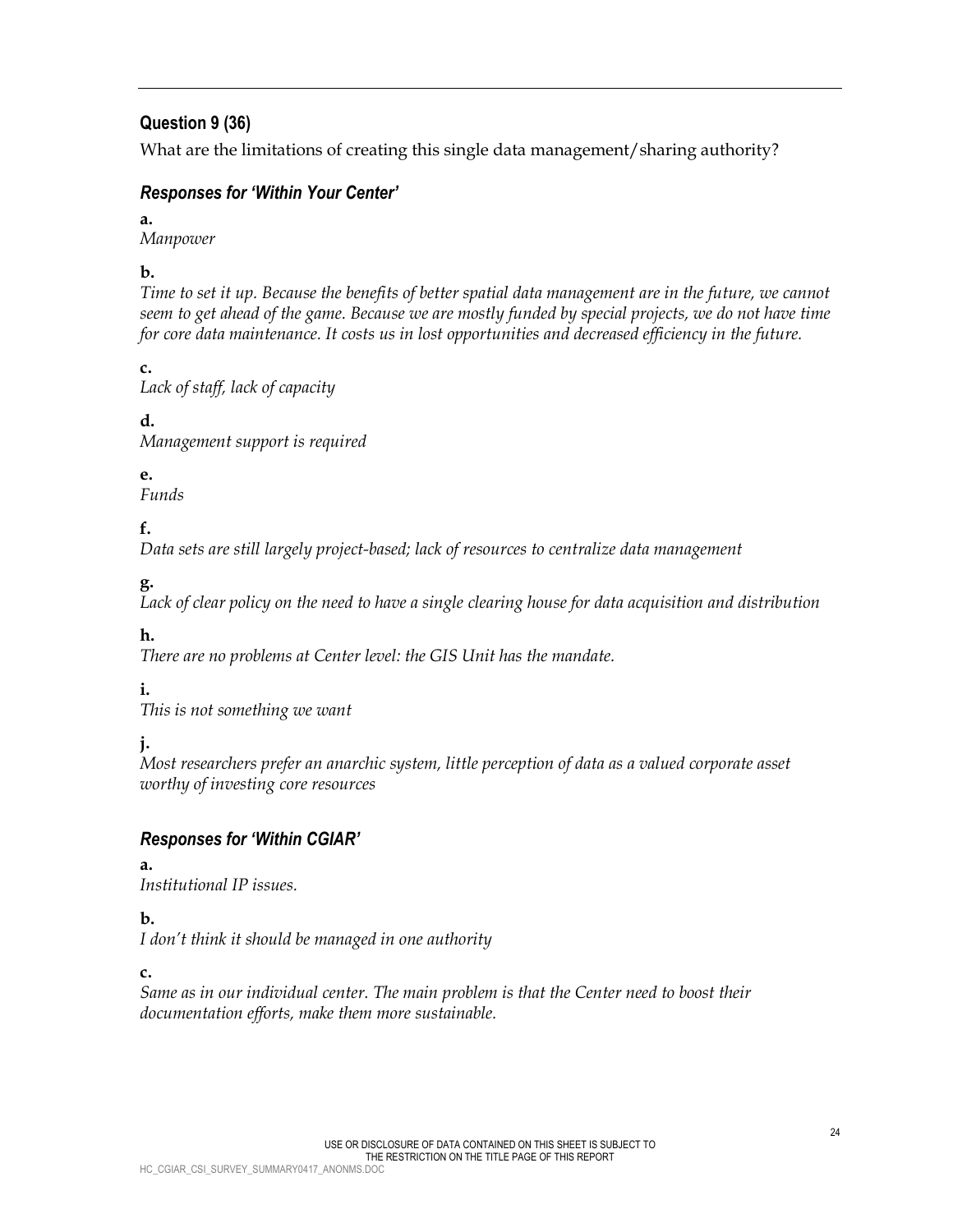#### **d.**

*None that I know of* 

## **e.**

*Standard policy required including core funding support* 

## **f.**

*Funds* 

## **g.**

*Lack of coordination among centre, and limitations on infrastructure* 

## **h.**

*There is no need for a single data management/sharing authority at CGIAR level.* 

## **i.**

*This is not something we want* 

## **j.**

*Most researchers prefer an anarchic system, little perception of data as a valued corporate asset worthy of investing core resources. Plus HIGHLY developed sense of turf protection (donor/CGIAR*  budget competition) that is a severe disincentive to give any individual centre a CGIAR-wide *leadership role, and center's will not want to be "taxed" to pay for a central function* 

## **Question 10 (37)**

What do you consider to be the three most beneficial functions of this single spatial data management/sharing authority?

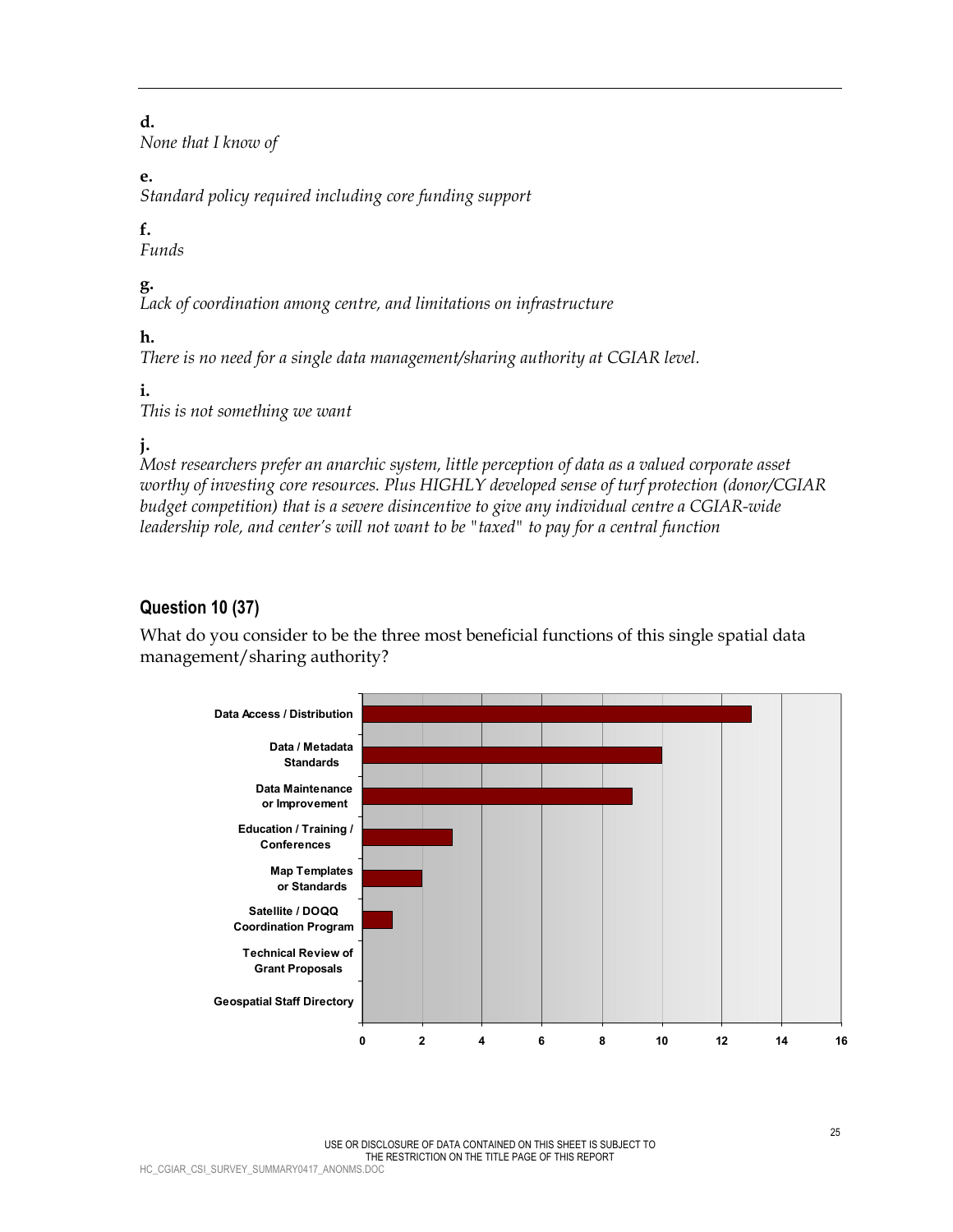#### *Other Responses*

#### **a.**

*Having one metadata authority would be good, but one single node for sharing would be a huge task.* 

### **b.**

*Exposure of geospatial products from CGIAR* 

## **c.**

*I see no need for a single data management/sharing authority centralized at the level of the CGIAR. All the listed functions are best handled at Center's level.* 

## **d.**

*The GIS lab is an informal "portal" to much spatial data in our institute. However, the idea of a single data management/sharing authority is not appropriate at all for a research institute like ours. Having said that, there could be some improvement in long term maintenance and access to a limited number of spatial datasets that we develop and maintain or would be otherwise hard to replace.* 

## **e.**

*Would help "discover" the very large amounts of data that are available through research efforts in CGIAR system and might allow great creativity/synergies in new ways of using these data.* 

## **Question 11 (38)**

In reference to spatial datasets, what are specific value added capabilities that your center does or can provide to enhance these datasets?

## *Responses*

### **a.**

*Fusion of biological / genetic and environmental data for genotype x environment analyses. Downscaling of data assimilation paradigms to local spatial scales* 

## **b.**

*Local knowledge, better access to local data sources e.g. population census data, good contacts to NARS, local and regional networks* 

## **c.**

*Web-based georeferenced database* 

## **d.**

*Crop and farming system specific knowledge and environments associated with them. Multidisciplinary inputs from scientists for validation. Germplasm, field and crop management data to add reality to spatial modeling results.* 

## **e.**

*Good modeling and processing capabilities to make value added data sets (e.g. SRTM, population surfaces, vegetation indices) 2. error checking and data harmonization*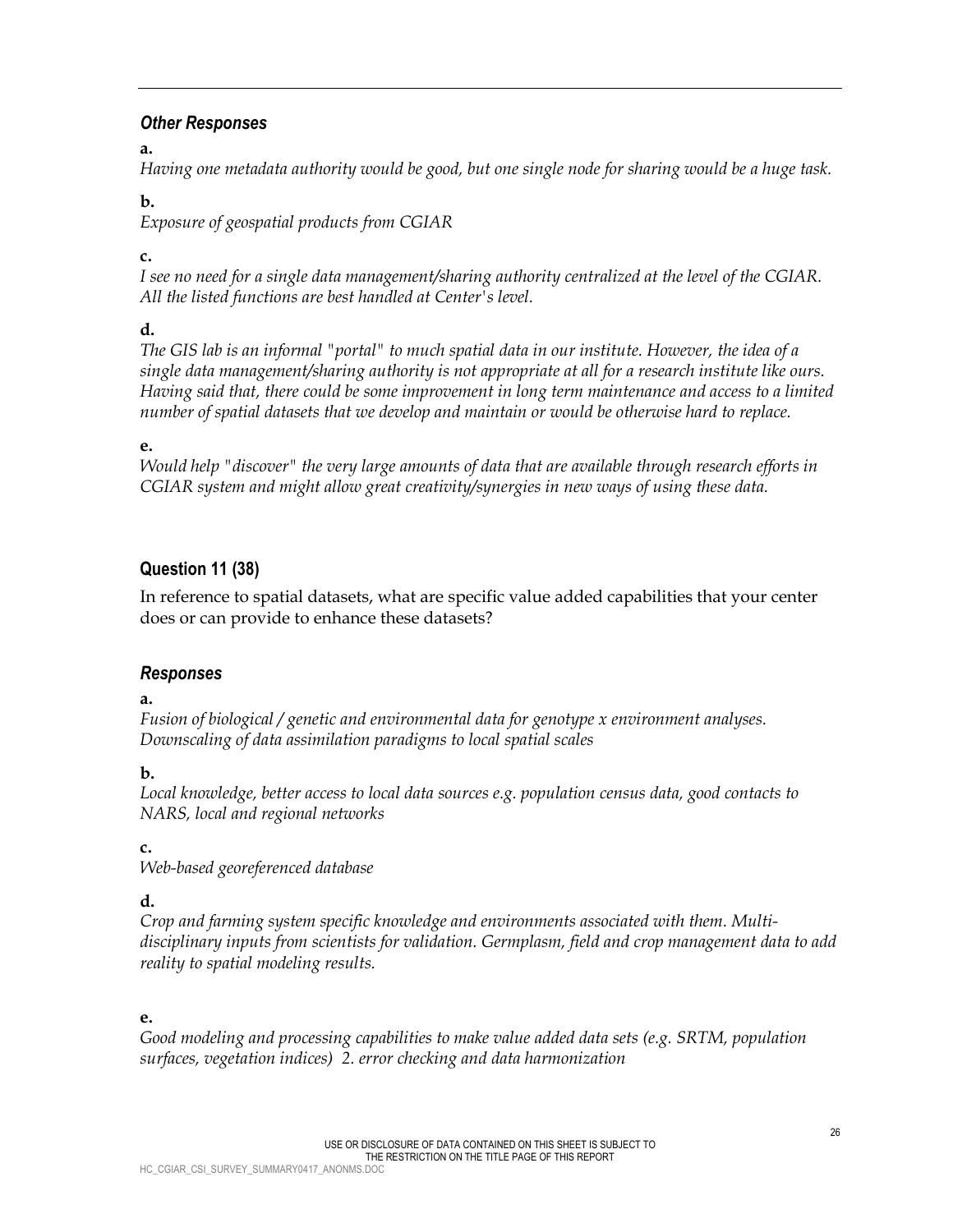## **f.**

*Genetic resource databases of all CGIAR center holdings - knowledge of georeferencing and analysis of point locality GR data* 

## **g.**

*Mosaicked and normalized data. Mega files of 100s or thousands of layers* 

## **h.**

*Quality check through expert network and plausibility* 

## **i.**

*Analyze coral reefs at risk from human activities and climate change Model water availability for aquaculture and impacts of climate change Conduct strategic assessment of aquaculture potential Conduct accessibility mapping in relation to fisheries Conduct poverty mapping in relation to fisheries* 

## **j.**

*We have our own Metadata Editor that is free and can be distributed to those who need it. The Metadata Editor is comply* [sic] *with ISO and FGDC Standards.* 

## **k.**

*Capacity to improve on secondary data through modeling and analysis to produce products which could directly inform policy formulation. Technical capacity to set up sharing infrastructure.* 

## **l.**

*Spatial modeling and analysis of satellite imagery* 

### **m.**

*I do not understand the lingo of this question* 

### **n.**

*Adding relevance to datasets - usually through modeling (simple to highly complex) that draws together many data layers, other ancillary data and, often, scenarios of change about policies, investments, markets, environment and human welfare. Each centre has a commodity, thematic or regional specialization that would give them some value-adding comparative advantages*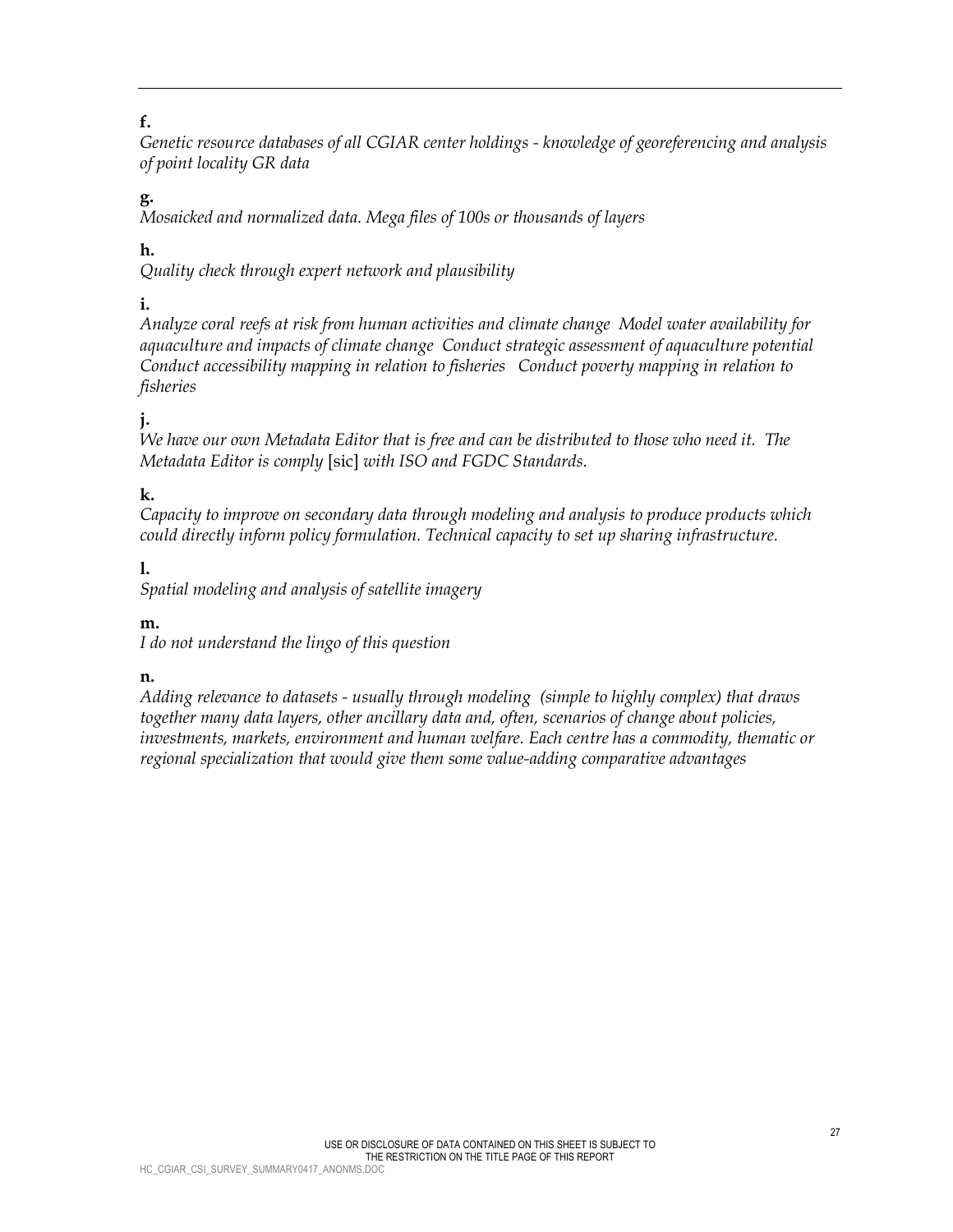## **Question 12 (39)**

How extensively are these value added spatial datasets/products shared and used within CGIAR? If they are not shared or used within CGIAR, please explain why.



#### *Responses*

#### **a.**

*When we do not share, it is because we want to get some publication or IPR benefits from the data. We need, in the future, to realize these benefits more quickly, so that we can then get the data sets out into the public domain.* 

### **b.**

*Al CGIAR centers need to have a data portal not just a web portal.* 

#### **c.**

*Not well documented or "advertised", mainly still through informal peer networks therefore very ad hoc. Nobody wants to spend time, for example, developing metadata for their data products. No severe consequences for not doing that.*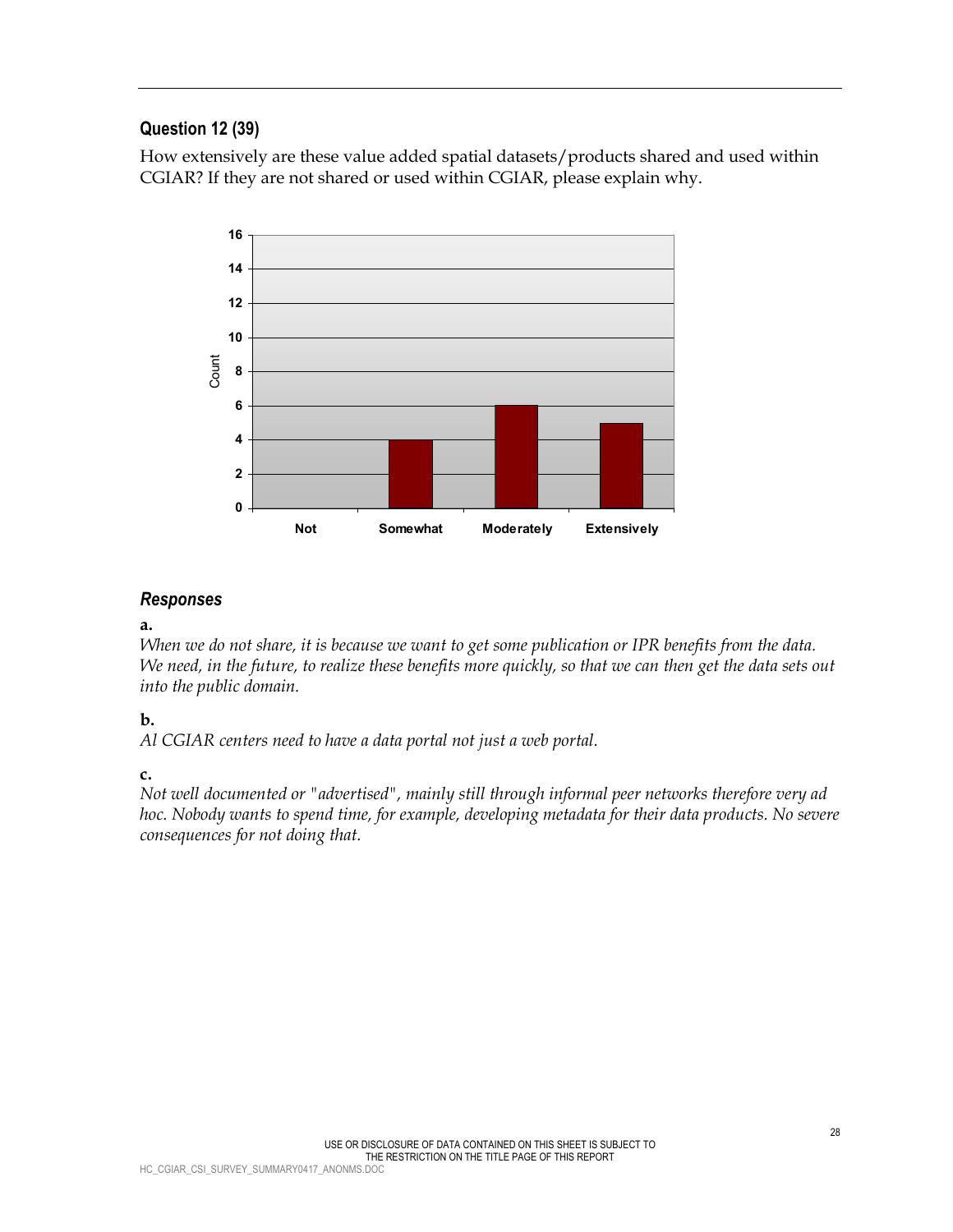## **Question 13 (40)**

What are your center's limitations for utilizing aerial photography or remote sensing data? (Please select all that apply)



#### *Other Responses*

#### **a.**

*Scarcity of human resources for data processing.* 

### **b.**

*Acquiring cloud-free imagery.* 

### **c.**

*No real needs for managing remote sensing data.* 

## **d.**

*Clouds during potato growing season.* 

### **e.**

*Bandwidth and local data storage capacity, and CPU.* 

## **f.**

*Most RS data does not help in discriminating specific crop types and even has difficulties identifying croplands in many smallholder production areas (especially in sparse savannas and forest margins)*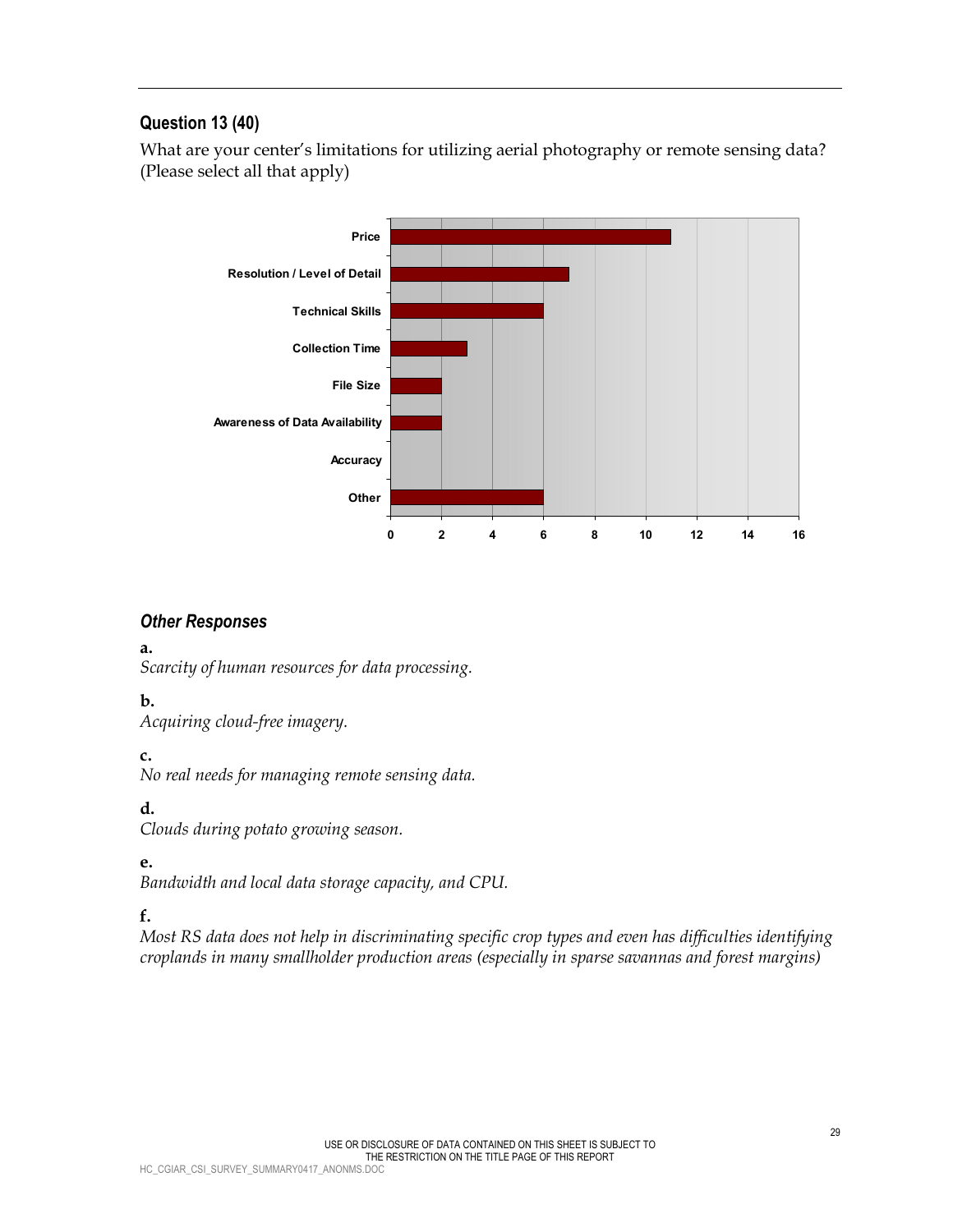## **Question 14 (41)**

Generally speaking, is the overall spatial data utilized within your center current, comprehensive, reliable, and accessible? (Please check all that apply)



USE OR DISCLOSURE OF DATA CONTAINED ON THIS SHEET IS SUBJECT TO THE RESTRICTION ON THE TITLE PAGE OF THIS REPORT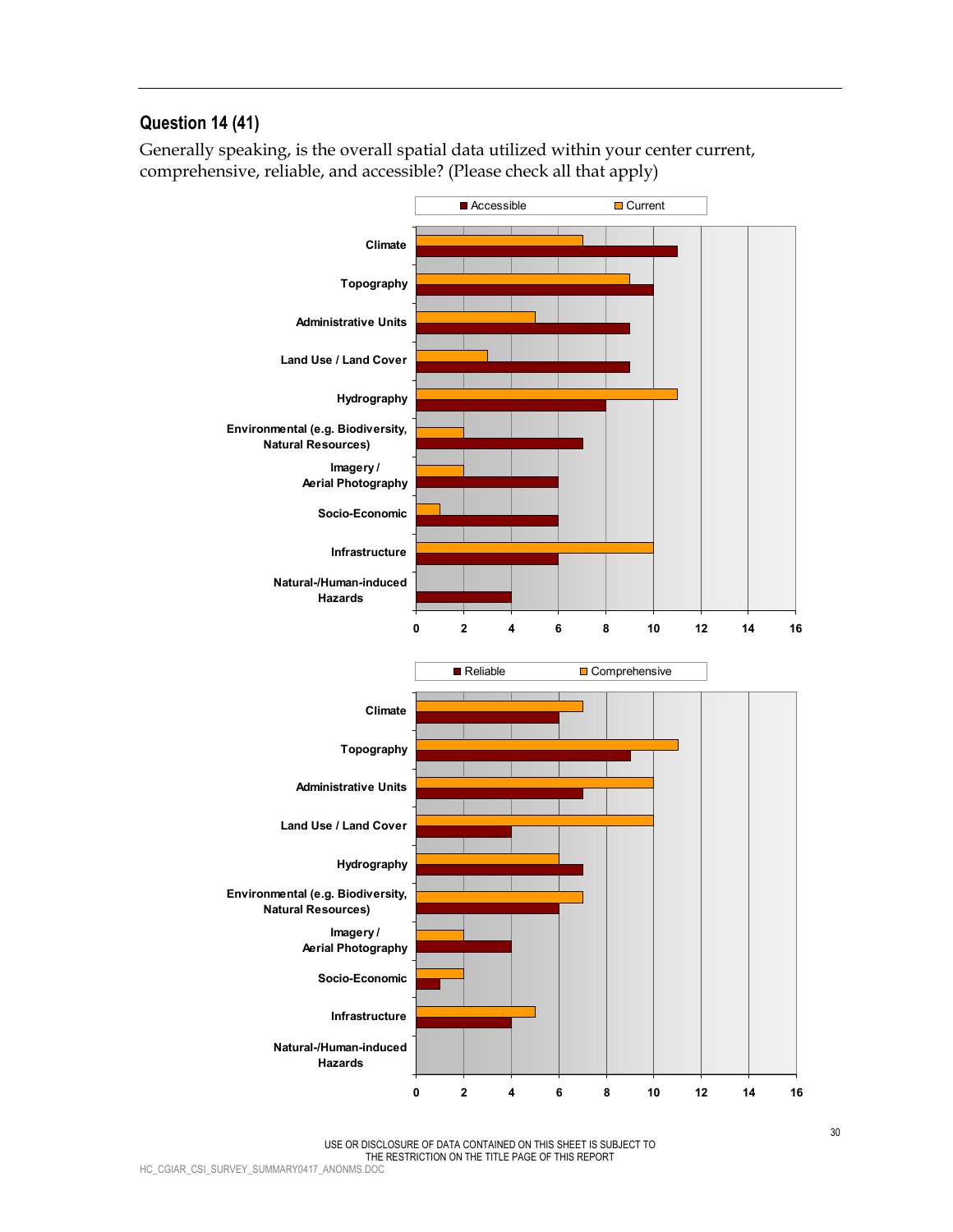## **Question 15 (42)**

Please describe spatial data currently USED by your center (from internal or external sources).

#### **Importance Level** *(average response)*



#### **Geographic Extent** *(number of responses)*

|                     | Global | Regional-      | Regional-                | Regional- | Regional- | <b>National</b> | Local          |
|---------------------|--------|----------------|--------------------------|-----------|-----------|-----------------|----------------|
|                     |        | Africa         | Americas                 | Asia/AUS  | Europe    |                 |                |
| Infrastructure      | 6      | $\overline{2}$ | 1                        | -         |           | 4               | 1              |
| Hydrography         | 8      | $\overline{2}$ | $\overline{\phantom{0}}$ | -         |           | 3               |                |
| Land Use /          | 6      | 4              |                          |           |           | $\overline{2}$  |                |
| <b>Land Cover</b>   |        |                |                          |           |           |                 |                |
| Administrative      | 7      | $\overline{2}$ |                          |           |           | 4               |                |
| <b>Units</b>        |        |                |                          |           |           |                 |                |
| Environmental       | 9      | 4              |                          | 1         |           | $\overline{2}$  |                |
| (e.g. Biodiversity, |        |                |                          |           |           |                 |                |
| Natural Resources)  |        |                |                          |           |           |                 |                |
| Climate             | 10     | 2              | $\overline{\phantom{0}}$ | -         |           | 2               |                |
| Socio-Economic      | 4      | 3              | -                        | -         |           | 6               | $\overline{2}$ |
| Imagery /           | 4      |                |                          |           |           | 2               | 4              |
| Aerial Photo        |        |                |                          |           |           |                 |                |
| Topography          | 7      | 2              |                          | -         |           | 3               | 1              |
| Natural / Human-    | 4      | 3              |                          | -         |           |                 | $\overline{2}$ |
| Induced Hazards     |        |                |                          |           |           |                 |                |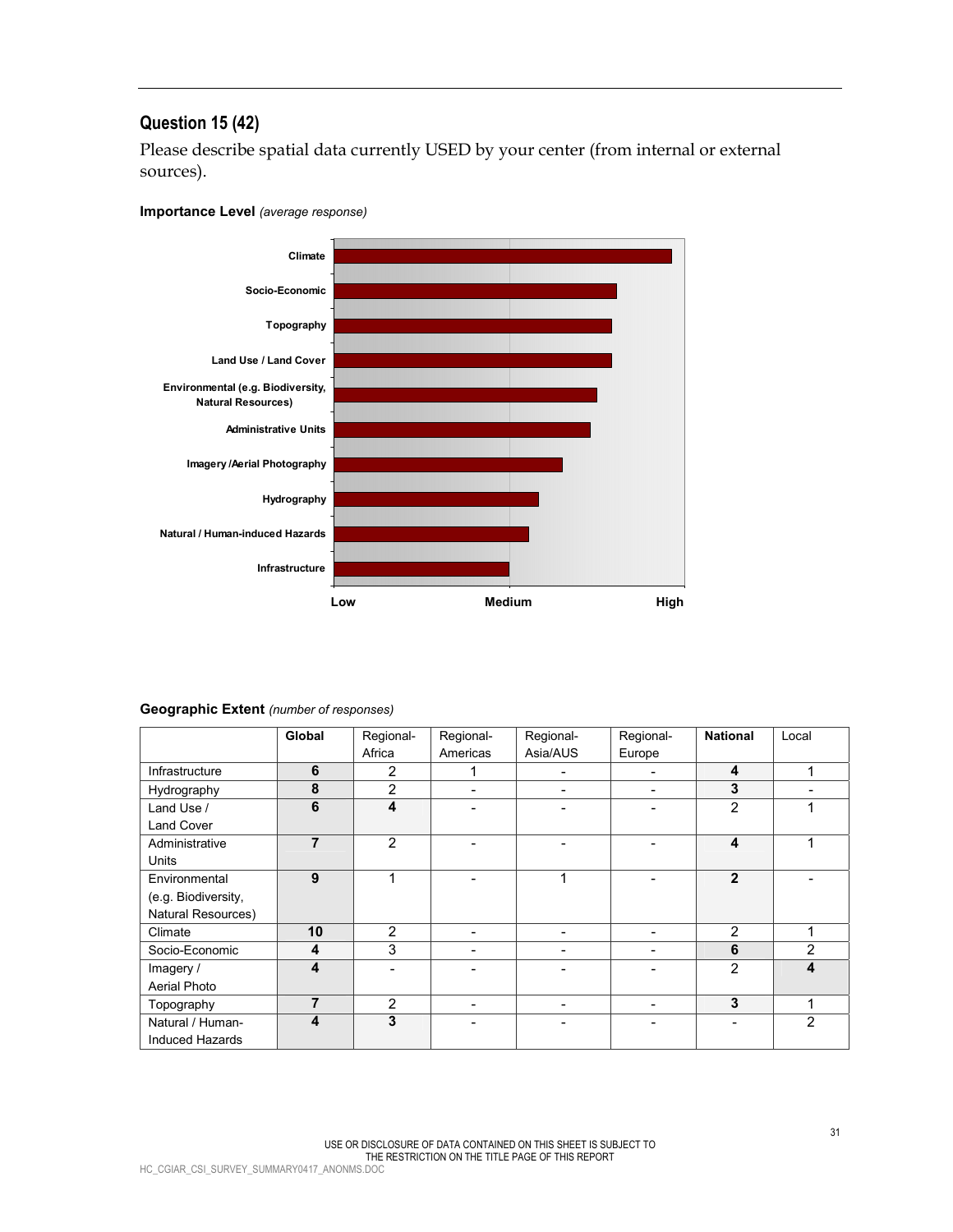#### **Accuracy Level** *(number of responses)*

|                     | 1:24,000 | 1:50,000       | 1:100,000      | 1:250,000      | 1:500,000      | 1:1,000,000    |
|---------------------|----------|----------------|----------------|----------------|----------------|----------------|
|                     | (12 m)   | (25 m)         | (50 m)         | $(127 \; m)$   | (250 m)        | (500 m)        |
| Infrastructure      |          | 2              |                | 3              |                | 6              |
| Hydrography         | 4        |                | ◢              | $\overline{2}$ |                | 6              |
| Land Use /          |          |                |                | 2              | $\overline{2}$ | 5              |
| <b>Land Cover</b>   |          |                |                |                |                |                |
| Administrative      |          |                | $\overline{2}$ | 3              |                | 5              |
| <b>Units</b>        |          |                |                |                |                |                |
| Environmental       |          |                |                | 2              | 3              | 6              |
| (e.g. Biodiversity, |          |                |                |                |                |                |
| Natural Resources)  |          |                |                |                |                |                |
| Climate             | ٠        |                |                |                |                | 10             |
| Socio-Economic      |          |                |                | 2              |                | 5              |
| Imagery /           | 3        | $\overline{2}$ | $\overline{2}$ |                |                | $\overline{2}$ |
| Aerial Photo        |          |                |                |                |                |                |
| Topography          | 4        |                | $\overline{2}$ | 6              |                |                |
| Natural / Human-    |          |                |                |                |                | 4              |
| Induced Hazards     |          |                |                |                |                |                |

## **Update Frequency** *(number of responses)*

|                        | 2x per Year | 1x per Year    | Every          | Every          | Do Not Know |
|------------------------|-------------|----------------|----------------|----------------|-------------|
|                        |             |                | 2 Years        | 3+ Years       |             |
| Infrastructure         | 0           | $\overline{2}$ | 0              | 5              | 4           |
| Hydrography            | 0           |                | $\Omega$       | 5              | 5           |
| Land Use /             | 0           | 0              | $\overline{2}$ | 4              | 4           |
| <b>Land Cover</b>      |             |                |                |                |             |
| Administrative         | $\mathbf 0$ | $\overline{2}$ | $\Omega$       | 6              | 3           |
| Units                  |             |                |                |                |             |
| Environmental          | 1           | $\mathbf{0}$   | $\Omega$       | 4              | 4           |
| (e.g. Biodiversity,    |             |                |                |                |             |
| Natural Resources)     |             |                |                |                |             |
| Climate                | 0           | 3              | $\overline{2}$ | $\overline{2}$ | 4           |
| Socio-Economic         |             | 3              | $\Omega$       | 4              | 3           |
| Imagery /              | 0           | $\mathbf{2}$   | $\Omega$       | $\mathbf{2}$   | 5           |
| Aerial Photo           |             |                |                |                |             |
| Topography             | 0           | 0              | $\mathbf{0}$   | 7              | 4           |
| Natural / Human-       | $\Omega$    | $\mathbf{2}$   |                |                | 5           |
| <b>Induced Hazards</b> |             |                |                |                |             |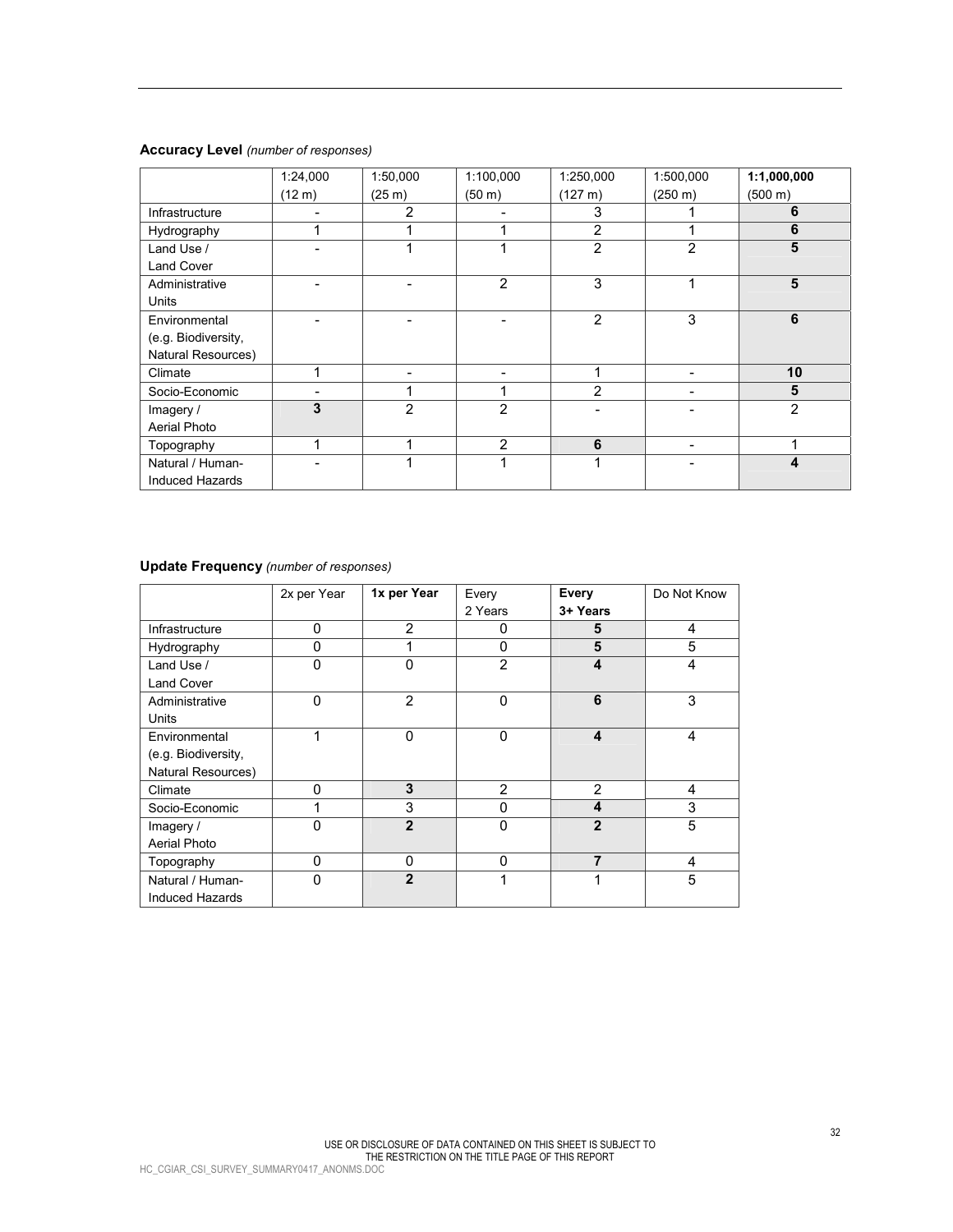## **Question 16 (43)**

Please describe your center's current spatial data NEEDS, if different than above.





#### **Geographic Extent** *(number of change responses)*

|                        | Global                   | Regional- | Regional- | Regional- | Regional- | National                 | Local |
|------------------------|--------------------------|-----------|-----------|-----------|-----------|--------------------------|-------|
|                        |                          | Africa    | Americas  | Asia/AUS  | Europe    |                          |       |
| Infrastructure         | ۸                        | 1         |           | ۰         |           | $\overline{\phantom{a}}$ | -     |
| Hydrography            |                          | 1         |           | 1         |           | 1                        |       |
| Land Use /             |                          | 1         |           |           |           | 4                        |       |
| Land Cover             |                          |           |           |           |           |                          |       |
| Administrative         |                          | -         |           |           |           |                          |       |
| <b>Units</b>           |                          |           |           |           |           |                          |       |
| Environmental          | 4                        |           |           |           |           |                          |       |
| (e.g. Biodiversity,    |                          |           |           |           |           |                          |       |
| Natural Resources)     |                          |           |           |           |           |                          |       |
| Climate                | $\overline{\phantom{0}}$ | -         |           | -         |           |                          |       |
| Socio-Economic         |                          |           |           |           |           |                          |       |
| Imagery /              |                          |           |           |           |           |                          |       |
| Aerial Photo           |                          |           |           |           |           |                          |       |
| Topography             |                          | ۰         |           | ۰         |           | $\overline{\phantom{0}}$ |       |
| Natural / Human-       |                          |           |           | 1         |           |                          |       |
| <b>Induced Hazards</b> |                          |           |           |           |           |                          |       |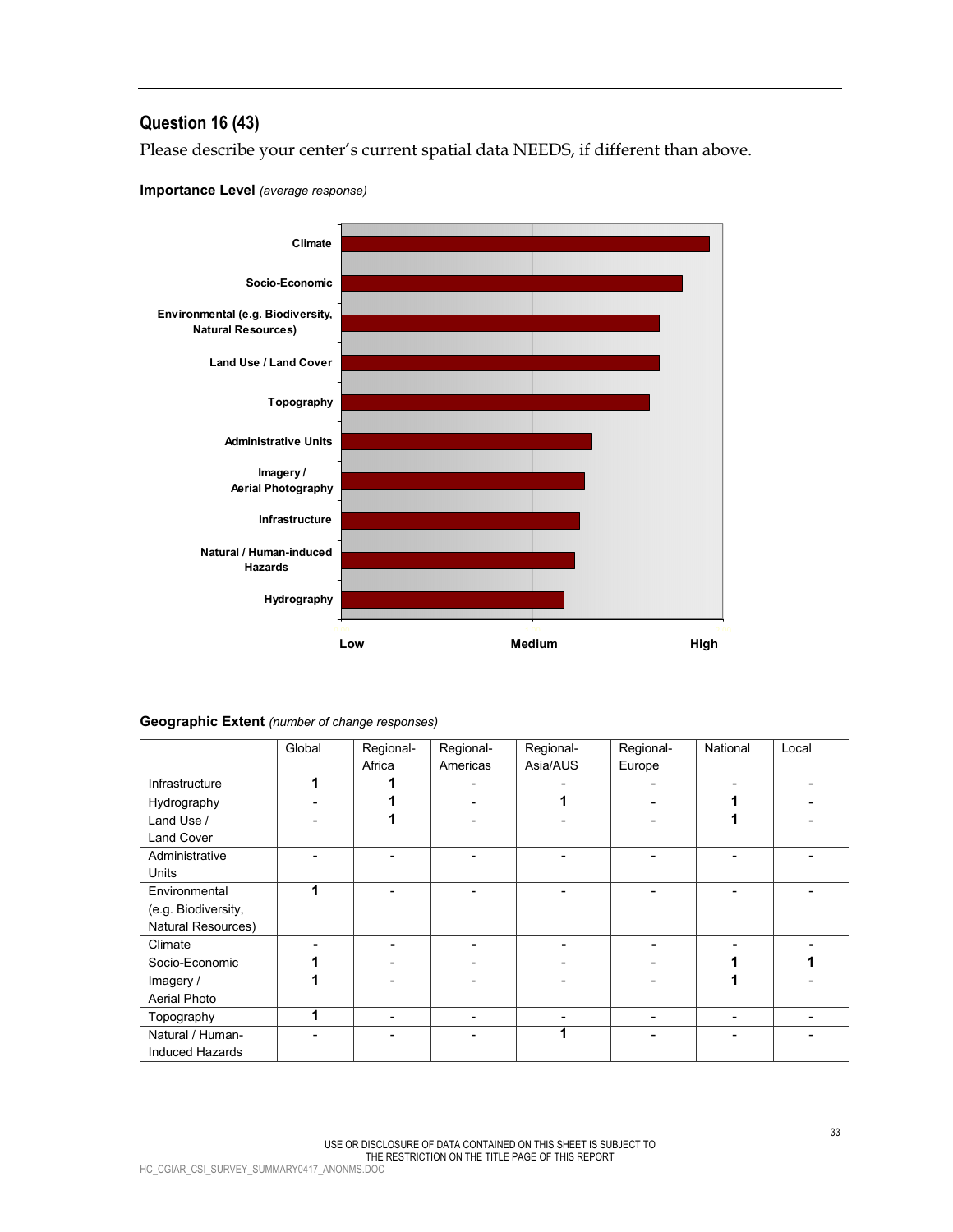#### **Accuracy Level** *(number of change responses)*

|                     | 1:24,000       | 1:50,000 | 1:100,000      | 1:250,000      | 1:500,000    | 1:1,000,000 |
|---------------------|----------------|----------|----------------|----------------|--------------|-------------|
|                     | (12 m)         | (25 m)   | (50 m)         | $(127 \; m)$   | (250 m)      | (500 m)     |
| Infrastructure      |                |          |                |                | 2            |             |
| Hydrography         | 4              |          | -4             | $\overline{2}$ |              |             |
| Land Use /          | $\overline{2}$ |          | $\overline{2}$ |                |              |             |
| <b>Land Cover</b>   |                |          |                |                |              |             |
| Administrative      |                |          |                | $\overline{2}$ |              |             |
| <b>Units</b>        |                |          |                |                |              |             |
| Environmental       | 4              |          | 4              |                |              |             |
| (e.g. Biodiversity, |                |          |                |                |              |             |
| Natural Resources)  |                |          |                |                |              |             |
| Climate             |                |          |                |                | $\mathbf{2}$ |             |
| Socio-Economic      |                |          |                |                | 4            |             |
| Imagery /           |                |          |                |                |              |             |
| Aerial Photo        |                |          |                |                |              |             |
| Topography          | ٠              |          |                |                |              |             |
| Natural / Human-    |                |          |                |                | $\mathbf{2}$ |             |
| Induced Hazards     |                |          |                |                |              |             |

|                     | 2x per Year | 1x per Year    | Every        | Every          | Do Not Know |
|---------------------|-------------|----------------|--------------|----------------|-------------|
|                     |             |                | 2 Years      | 3+ Years       |             |
| Infrastructure      | 1           |                |              | $\overline{2}$ |             |
| Hydrography         |             |                |              | $\overline{2}$ |             |
| Land Use /          |             |                |              | $\overline{2}$ |             |
| <b>Land Cover</b>   |             |                |              |                |             |
| Administrative      |             |                |              | $\overline{2}$ |             |
| Units               |             |                |              |                |             |
| Environmental       |             |                |              | $\overline{2}$ |             |
| (e.g. Biodiversity, |             |                |              |                |             |
| Natural Resources)  |             |                |              |                |             |
| Climate             |             |                |              |                |             |
| Socio-Economic      |             | $\overline{2}$ | $\mathbf{2}$ |                |             |
| Imagery /           |             |                |              |                |             |
| Aerial Photo        |             |                |              |                |             |
| Topography          |             |                |              | 1              |             |
| Natural / Human-    |             |                |              |                |             |
| Induced Hazards     |             |                |              |                |             |

#### **Update Frequency** *(number of change responses)*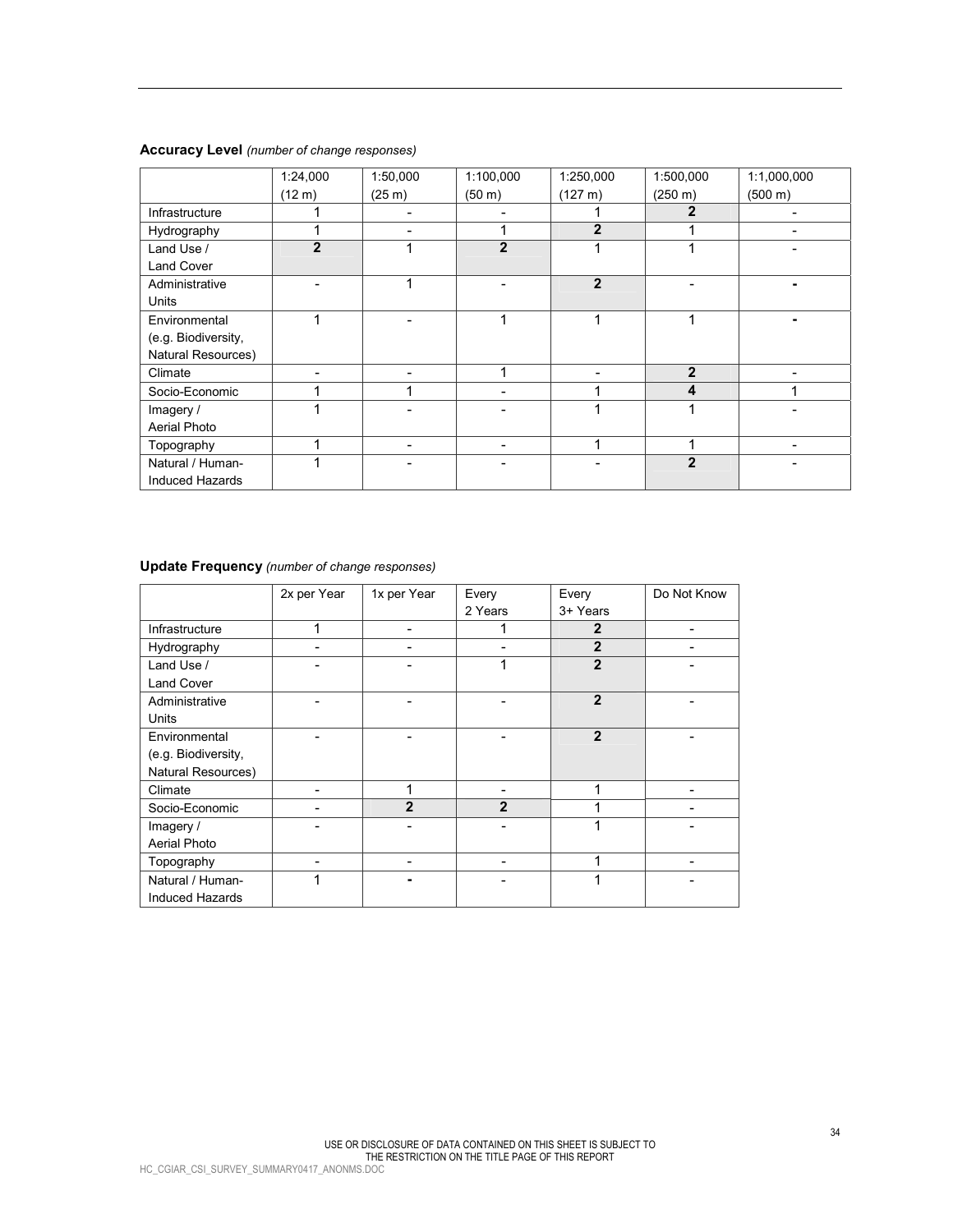| $\Omega$<br>Z-0 | 10<br>╵┙ | Ί4 | $\sim$<br>. . | ~<br>. . |  | . . | Ð<br>. . |  |  | <b>NA</b> | $\sim$<br>◡ |
|-----------------|----------|----|---------------|----------|--|-----|----------|--|--|-----------|-------------|
|                 |          |    |               |          |  |     |          |  |  |           |             |

|  | C – Complete Response |
|--|-----------------------|
|  |                       |

*P – Partial Response* 

*NA – No Response*

|                      | <b>Question and Response Summary Matrix</b> |                          |              |              |        |              |               |                |              |                      |              |                            |              |              |              |                             |                |
|----------------------|---------------------------------------------|--------------------------|--------------|--------------|--------|--------------|---------------|----------------|--------------|----------------------|--------------|----------------------------|--------------|--------------|--------------|-----------------------------|----------------|
| Question<br>Num<br>Z | Sequence<br>Num                             | Response<br><b>Total</b> | CIAT         | <b>CIFOR</b> | CIMMYT | 응            | <b>ICARDA</b> | <b>ICRISAT</b> | <b>IEPRI</b> | $\tilde{\mathsf{F}}$ | $\mathbb{E}$ | Bioversity<br><b>IPGRI</b> | IRRI         | <b>IWWI</b>  | <b>WARDA</b> | Challenge Pr.<br>Water/Food | WorldFish      |
| Section 1.           |                                             |                          |              |              |        |              |               |                |              |                      |              |                            |              |              |              |                             |                |
| $1 - 1$              | $\mathbf{1}$                                | 15                       | $\mathsf C$  | C            | C      | C            | C             | C              | C            | $\mathsf{C}$         | C            | C                          | C            | C            | C            | C                           | C              |
| $1 - 2$              | $\mathbf{2}$                                | 15                       | C            | C            | С      | C            | C             | C              | C            | $\mathbb C$          | С            | С                          | C            | C            | C            | С                           | $\overline{C}$ |
| $1 - 3$              | 3                                           | 15                       | C            | C            | C      | C            | C             | C              | C            | C                    | C            | C                          | C            | C            | C            | С                           | $\mathsf C$    |
| $1 - 4$              | 4                                           | 15                       | C            | C            | C      | C            | C             | C              | C            | C                    | C            | C                          | C            | C            | $\mathsf{C}$ | С                           | $\mathsf C$    |
| $1 - 5$              | 5                                           | 15                       | $\mathbb{C}$ | C            | C      | C            | C             | С              | C            | $\mathbb C$          | С            | С                          | C            | C            | C            | C                           | $\overline{C}$ |
| $1-6$                | 6                                           | 14                       | C            | <b>NA</b>    | C      | C            | C             | C              | C            | C                    | C            | C                          | C            | C            | C            | C                           | $\mathsf C$    |
| $1 - 7$              | $\overline{7}$                              | 15                       | C            | C            | P      | $\mathsf{C}$ | C             | C              | C            | P                    | C            | C                          | C            | C            | $\mathsf{C}$ | P                           | $\mathsf C$    |
| $1 - 8$              | 8                                           | 15                       | $\mathbb C$  | C            | C      | C            | C             | C              | C            | C                    | С            | С                          | C            | C            | C            | C                           | $\overline{C}$ |
| $1-9$                | 9                                           | 15                       | C            | C            | P      | C            | C             | C              | C            | C                    | C            | C                          | C            | C            | C            | С                           | $\mathsf C$    |
| $1 - 10$             | 10                                          | 15                       | C            | C            | C      | C            | C             | C              | C            | $\mathsf{C}$         | C            | C                          | $\mathsf{C}$ | $\mathsf{C}$ | $\mathsf{C}$ | C                           | $\mathsf C$    |
| $1 - 11$             | 11                                          | 15                       | $\mathbb C$  | С            | C      | C            | C             | С              | C            | C                    | С            | С                          | C            | C            | C            | C                           | $\overline{C}$ |
| $1 - 12$             | 12                                          | 15                       | C            | C            | C      | C            | C             | C              | C            | C                    | C            | C                          | C            | C            | C            | С                           | $\mathsf C$    |
| $1 - 13$             | 13                                          | 15                       | C            | C            | C      | C            | $\mathsf{C}$  | C              | C            | $\mathsf{C}$         | C            | C                          | $\mathsf{C}$ | C            | $\mathsf{C}$ | C                           | $\mathsf{C}$   |
| Section 2.           |                                             |                          |              |              |        |              |               |                |              |                      |              |                            |              |              |              |                             |                |
| $2 - 1$              | 14                                          | 15                       | C            | С            | C      | C            | C             | C              | C            | C                    | C            | C                          | С            | C            | C            | С                           | C              |
| $2-2$                | 15                                          | 15                       | C            | С            | С      | C            | С             | С              | C            | $\mathbb C$          | С            | С                          | C            | C            | C            | С                           | $\mathsf{C}$   |

2-3 16 14 C C C C C C C C C C C C C NA C 2-4 17 15 C C C C C C C C C C C C C C C 2-5 18 14 C C P C C C C C C C P C C NA C

2-7 20 13 CCCCCCCCCNACCCCCCCCCCCA 2-8 21 14 PCCCCCCCCCCCCCCCCCCCNA 2-9 22 15 CCCCCCCCCCCCCCCCCCCCCCCC 2-10 23 14 CCCCCCCCCCCCCCCCCCCCC 2-11 24 14 CCCCCCCCCCMACCCCCCCCCCC 2-12 25 14 CCCCCCCCCCCCCCCCCCCCCCNAC 2-13 26 15 CCCCCCCCCCCCCCCCCCCCCCCC 2-14 27 14 C C C C C C C C C C C C C NA C

Continued on next page

**WorldFish** 

WorldFish